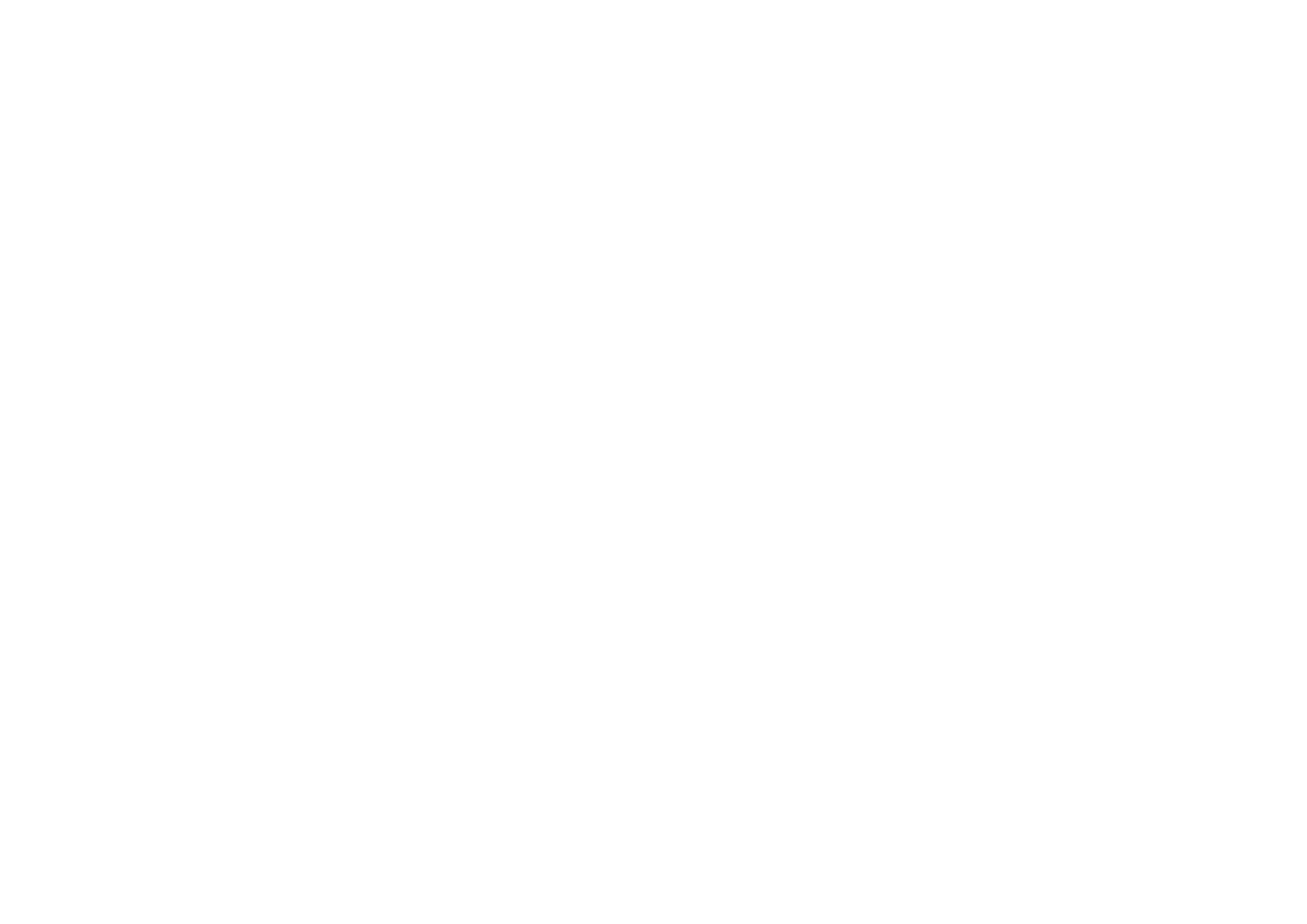# **YouGov / Sunday Times Survey Results**

# **Sample Size: 2103 GB Adults**

**Fieldwork: 20th - 21st March 2014**

|                                                                     |                                      |                |                         | Region            |                |          |                  |                      | <b>Household Income</b> |                  |
|---------------------------------------------------------------------|--------------------------------------|----------------|-------------------------|-------------------|----------------|----------|------------------|----------------------|-------------------------|------------------|
|                                                                     | <b>Total</b>                         | London         | Rest of<br><b>South</b> | Midlands<br>Wales | <b>North</b>   | Scotland | Under<br>£25,000 | £25,000 -<br>£39,999 | £40,000 -<br>£59,999    | £Over<br>£60,000 |
| <b>Weighted Sample</b>                                              | 2103                                 | 269            | 683                     | 450               | 517            | 183      | 672              | 436                  | 274                     | 200              |
| Unweighted Sample                                                   | 2103                                 | 293            | 670                     | 468               | 489            | 183      | 632              | 428                  | 284                     | 236              |
|                                                                     | %                                    | $\frac{0}{0}$  | $\frac{0}{0}$           | $\%$              | $\frac{0}{0}$  | $\%$     | $\frac{0}{0}$    | $\frac{0}{0}$        | $\frac{9}{6}$           | $\frac{0}{0}$    |
| <b>Headline Voting Intention</b>                                    |                                      |                |                         |                   |                |          |                  |                      |                         |                  |
| [Excluding Don't knows and Wouldn't votes]                          |                                      |                |                         |                   |                |          |                  |                      |                         |                  |
| Con                                                                 | 36                                   | 37             | 42                      | 37                | 32             | 18       | 29               | 33                   | 45                      | 49               |
| Lab                                                                 | 37                                   | 40             | 27                      | 40                | 46             | 41       | 42               | 42                   | 30                      | 29               |
| Lib Dem                                                             | 9                                    | 12             | 13                      | $\overline{7}$    | 8              | 3        | 11               | $\overline{7}$       | 10                      | 11               |
| Other                                                               | 18                                   | 10             | 18                      | 16                | 15             | 38       | 18               | 18                   | 15                      | 11               |
| <b>Other Parties Voting Intention</b>                               |                                      |                |                         |                   |                |          |                  |                      |                         |                  |
| <b>UKIP</b>                                                         | 11                                   | 8              | 14                      | 11                | 12             | 1        | 11               | 11                   | 6                       | 8                |
| SNP / PCY                                                           | 4                                    | 0              | 0                       | 1                 | $\pmb{0}$      | 35       | 4                | 3                    | 6                       | 1                |
| Green                                                               | $\overline{2}$                       | $\overline{2}$ | 3                       | $\overline{c}$    | $\overline{2}$ | 2        | $\overline{2}$   | 3                    | 2                       | $\overline{2}$   |
| <b>BNP</b>                                                          | 1                                    | $\Omega$       | $\mathbf 0$             | 1                 | $\mathbf{1}$   | 0        | $\mathbf 0$      | 1                    | 0                       | $\mathbf 0$      |
| Respect                                                             | 0                                    | $\Omega$       | $\mathbf 0$             | $\mathbf 0$       | $\mathbf 0$    | 0        | 0                | $\mathbf 0$          | 0                       | 0                |
| Other                                                               | 0                                    | $\mathbf 0$    | 1                       | $\mathbf{1}$      | $\mathbf 0$    | 0        | $\mathsf 0$      | 0                    | 0                       | $\mathbf{1}$     |
| <b>Non Voters</b>                                                   |                                      |                |                         |                   |                |          |                  |                      |                         |                  |
| <b>Would Not Vote</b>                                               | 8                                    | 9              | 8                       | 10                | 8              | 4        | 10               | 8                    | 4                       | 3                |
| Don't know                                                          | 15                                   | 12             | 16                      | 15                | 15             | 12       | 16               | 13                   | 11                      | 11               |
|                                                                     | Mar<br><b>Mar 20-</b><br>19-20<br>21 |                |                         |                   |                |          |                  |                      |                         |                  |
| Do you approve or disapprove of the Government's<br>record to date? |                                      |                |                         |                   |                |          |                  |                      |                         |                  |
| Approve                                                             | 33<br>33                             | 35             | 39                      | 32                | 31             | 20       | 27               | 31                   | 46                      | 54               |
| Disapprove                                                          | 52<br>52                             | 50             | 46                      | 52                | 56             | 67       | 59               | 57                   | 44                      | 38               |
| Don't know                                                          | 14<br>15                             | 14             | 15                      | 17                | 13             | 13       | 14               | 12                   | 10                      | 8                |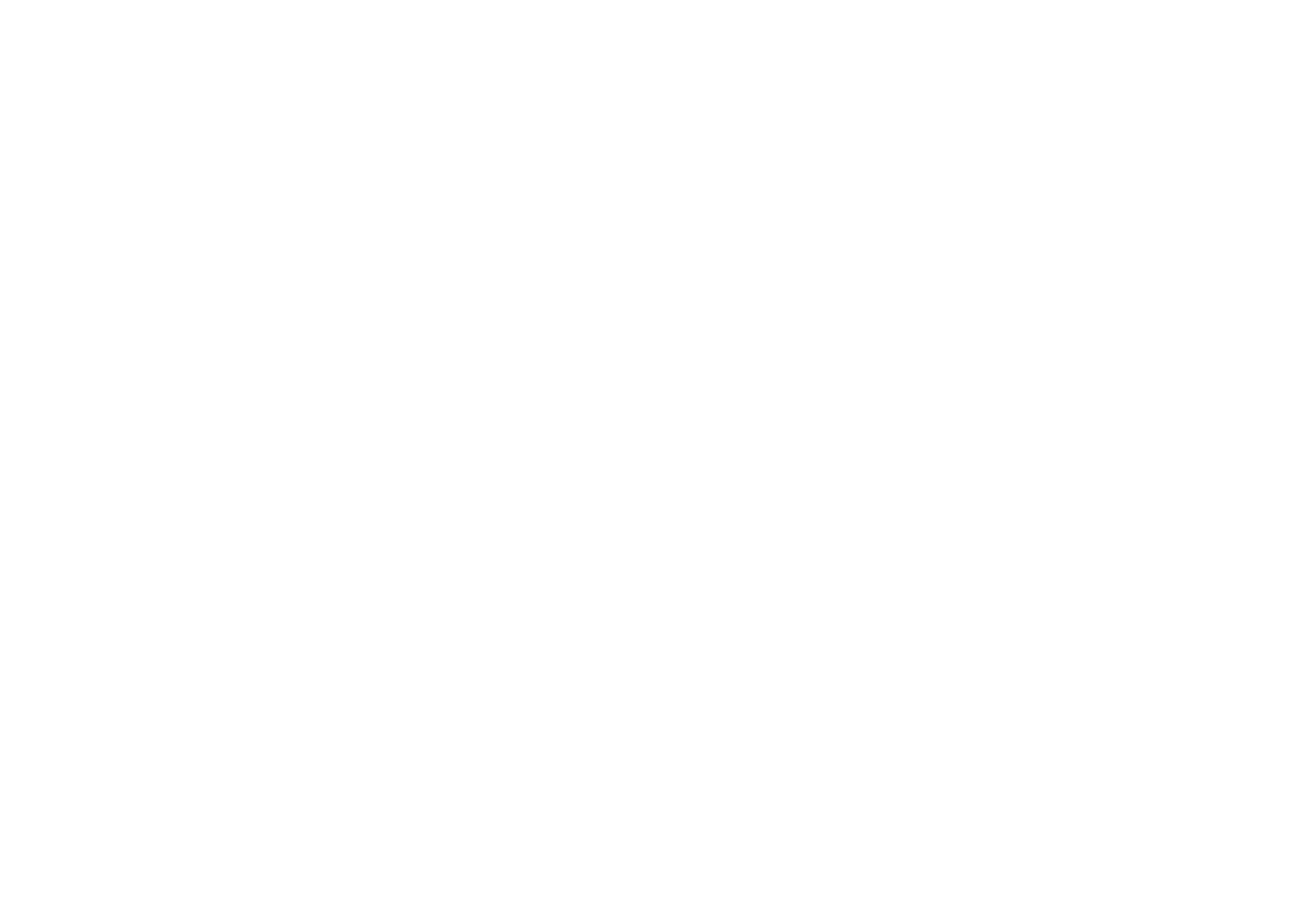|                                                                                              |                |                |                      |                | <b>Voting intention</b> |                      |                      | <b>2010 Vote</b>     |                |                | Gender         |                | Age            |                |            |                | <b>Social Grade</b> |
|----------------------------------------------------------------------------------------------|----------------|----------------|----------------------|----------------|-------------------------|----------------------|----------------------|----------------------|----------------|----------------|----------------|----------------|----------------|----------------|------------|----------------|---------------------|
|                                                                                              |                |                |                      |                | Lib                     |                      |                      |                      | Lib            |                |                |                |                |                |            |                |                     |
|                                                                                              |                | Total          | Con                  | Lab            | Dem                     | UKIP                 | Con                  | Lab                  | Dem            | Male           | Female         | 18-24          | 25-39 40-59    |                | $60+$      | ABC1           | C <sub>2</sub> DE   |
| <b>Weighted Sample</b>                                                                       |                | 2103           | 579                  | 610            | 152                     | 172                  | 638                  | 515                  | 417            | 1020           | 1083           | 250            | 532            | 719            | 601        | 1199           | 904                 |
| <b>Unweighted Sample</b>                                                                     |                | 2103           | 526                  | 642            | 139                     | 194                  | 590                  | 547                  | 430            | 1004           | 1099           | 223            | 429            | 873            | 578        | 1358           | 745                 |
|                                                                                              |                | %              | %                    | %              | %                       | %                    | %                    | %                    | %              | %              | %              | %              | %              | %              | %          | %              | %                   |
|                                                                                              | Mar            | Mar            |                      |                |                         |                      |                      |                      |                |                |                |                |                |                |            |                |                     |
|                                                                                              | $13 - 14$      | $20 - 21$      |                      |                |                         |                      |                      |                      |                |                |                |                |                |                |            |                |                     |
| Do you think that David Cameron is doing well or badly<br>as Prime Minister?                 |                |                |                      |                |                         |                      |                      |                      |                |                |                |                |                |                |            |                |                     |
| Very well                                                                                    | 6              | 5              | 17                   | $\mathbf 0$    | 3                       | $\overline{c}$       | 13                   | $\mathbf{1}$         | 1              | $\overline{7}$ | 4              | 3              | 6              | 5              | 5          | 6              | 4                   |
| Fairly well                                                                                  | 33             | 37             | 75                   | 11             | 51                      | 31                   | 64                   | 17                   | 35             | 39             | 35             | 32             | 35             | 36             | 42         | 41             | 32                  |
| <b>TOTAL WELL</b>                                                                            | 39             | 42             | 92                   | 11             | 54                      | 33                   | 77                   | 18                   | 36             | 46             | 39             | 35             | 41             | 41             | 47         | 47             | 36                  |
| Fairly badly                                                                                 | 30             | 28             | 6                    | 42             | 30                      | 37                   | 15                   | 39                   | 34             | 27             | 29             | 30             | 27             | 27             | 29         | 29             | 26                  |
| Very badly                                                                                   | 23             | 23             | $\mathbf{1}$         | 44             | 8                       | 28                   | 5                    | 40                   | 23             | 24             | 23             | 20             | 22             | 27             | 20         | 19             | 29                  |
| <b>TOTAL BADLY</b>                                                                           | 53             | 51             | $\overline{7}$       | 86             | 38                      | 65                   | 20                   | 79                   | 57             | 51             | 52             | 50             | 49             | 54             | 49         | 48             | 55                  |
| Don't know                                                                                   | $\overline{7}$ | 7              | 1                    | 3              | 9                       | 2                    | 3                    | 3                    | 6              | 3              | 10             | 15             | 10             | 5              | 3          | 5              | 9                   |
| Do you think Ed Miliband is doing well or badly as<br>leader of the Labour party?            |                |                |                      |                |                         |                      |                      |                      |                |                |                |                |                |                |            |                |                     |
| Very well                                                                                    | 3              | 3              | $\mathbf{1}$         | $\overline{7}$ | 3                       | 0                    | $\overline{2}$       | 5                    | $\overline{c}$ | 3              | $\overline{2}$ | $\overline{4}$ | $\overline{2}$ | 3              | $\sqrt{2}$ | $\overline{2}$ | 3                   |
| Fairly well                                                                                  | 25             | 26             | 12                   | 57             | 22                      | 11                   | 13                   | 46                   | 31             | 24             | 27             | 20             | 26             | 26             | 27         | 22             | 31                  |
| <b>TOTAL WELL</b>                                                                            | 28             | 29             | 13                   | 64             | 25                      | 11                   | 15                   | 51                   | 33             | 27             | 29             | 24             | 28             | 29             | 29         | 24             | 34                  |
| Fairly badly                                                                                 | 36             | 35             | 41                   | 25             | 44                      | 35                   | 38                   | 32                   | 40             | 35             | 34             | 30             | 34             | 34             | 39         | 38             | 30                  |
| Very badly                                                                                   | 24             | 25             | 43                   | 5              | 19                      | 50                   | 41                   | 9                    | 16             | 31             | 20             | 25             | 21             | 29             | 26         | 27             | 23                  |
| <b>TOTAL BADLY</b>                                                                           | 60             | 60             | 84                   | 30             | 63                      | 85                   | 79                   | 41                   | 56             | 66             | 54             | 55             | 55             | 63             | 65         | 65             | 53                  |
| Don't know                                                                                   | 13             | 12             | $\overline{4}$       | $\overline{7}$ | 11                      | $\overline{4}$       | $\overline{7}$       | $\overline{7}$       | 11             | 6              | 16             | 21             | 17             | 9              | 6          | 10             | 13                  |
| Do you think that Nick Clegg is doing well or badly as<br>leader of the Liberal Democrats?   |                |                |                      |                |                         |                      |                      |                      |                |                |                |                |                |                |            |                |                     |
| Very well                                                                                    | $\overline{c}$ | $\overline{2}$ | 3                    | $\mathbf{1}$   | 12                      | 0                    | $\overline{2}$       | $\overline{2}$       | 4              | 3              | $\mathbf{1}$   | 3              | 3              | $\overline{2}$ | $\sqrt{2}$ | 3              | $\mathbf{1}$        |
| Fairly well                                                                                  | 16             | 21             | 35                   | 10             | 55                      | 11                   | 29                   | 9                    | 29             | 22             | 20             | 15             | 24             | 22             | 18         | 21             | 20                  |
| <b>TOTAL WELL</b>                                                                            | 18             | 23             | 38                   | 11             | 67                      | 11                   | 31                   | 11                   | 33             | 25             | 21             | 18             | 27             | 24             | 20         | 24             | 21                  |
| Fairly badly                                                                                 | 31             | 31             | 32                   | 33             | 20                      | 31                   | 34                   | 33                   | 30             | 28             | 33             | 29             | 25             | 30             | 37         | 32             | 28                  |
| Very badly                                                                                   | 40             | 36             | 24                   | 51             | $\overline{4}$          | 53                   | 27                   | 52                   | 29             | 40             | 31             | 32             | 31             | 38             | 38         | 34             | 37                  |
| <b>TOTAL BADLY</b>                                                                           | 71             | 67             | 56                   | 84             | 24                      | 84                   | 61                   | 85                   | 59             | 68             | 64             | 61             | 56             | 68             | 75         | 66             | 65                  |
| Don't know                                                                                   | 11             | 11             | $\overline{7}$       | 5              | 10                      | 5                    | 9                    | 5                    | 8              | $\overline{7}$ | 15             | 21             | 18             | 8              | 6          | 10             | 13                  |
|                                                                                              | April          | Mar            |                      |                |                         |                      |                      |                      |                |                |                |                |                |                |            |                |                     |
|                                                                                              | $3 - 4$        | 20-21          |                      |                |                         |                      |                      |                      |                |                |                |                |                |                |            |                |                     |
|                                                                                              | 2013           | 2014           |                      |                |                         |                      |                      |                      |                |                |                |                |                |                |            |                |                     |
| Do you think George Osborne is doing well or badly as<br><b>Chancellor of the Exchequer?</b> |                |                |                      |                |                         |                      |                      |                      |                |                |                |                |                |                |            |                |                     |
| Very well                                                                                    | $\overline{c}$ | 8              | 24                   | $\mathbf{1}$   | 4                       | 6                    | 20                   | $\overline{c}$       | $\mathbf{1}$   | 11             | 5              | 8              | 5              | 6              | 13         | 10             | 5                   |
| Fairly well                                                                                  | 24             | 33             | 62                   | 10             | 42                      | 41                   | 55                   | 17                   | 32             | 36             | 30             | 20             | 31             | 34             | 38         | 36             | 28                  |
| <b>TOTAL WELL</b>                                                                            | 26             | 41             | 86                   | 11             | 46                      | 47                   | 75                   | 19                   | 33             | 47             | 35             | 28             | 36             | 40             | 51         | 46             | 33                  |
| Fairly badly                                                                                 | 27             | 23             | 8                    | 33             | 34                      | 29                   | 14                   | 31                   | 31             | 23             | 24             | 25             | 22             | 23             | 23         | 22             | 25                  |
| Very badly                                                                                   | 32             | 24             | $\overline{2}$       | 48             | 6                       | 17                   | 5                    | 44                   | 25             | 26             | 23             | 20             | 25             | 28             | 20         | 22             | 26                  |
| <b>TOTAL BADLY</b>                                                                           | 59<br>15       | 47<br>12       | 10<br>$\overline{4}$ | 81<br>8        | 40                      | 46<br>$\overline{7}$ | 19<br>$\overline{7}$ | 75<br>$\overline{7}$ | 56<br>11       | 49<br>5        | 47             | 45             | 47<br>17       | 51             | 43<br>6    | 44<br>10       | 51                  |
| Don't know                                                                                   |                |                |                      |                | 13                      |                      |                      |                      |                |                | 19             | 26             |                | 8              |            |                | 15                  |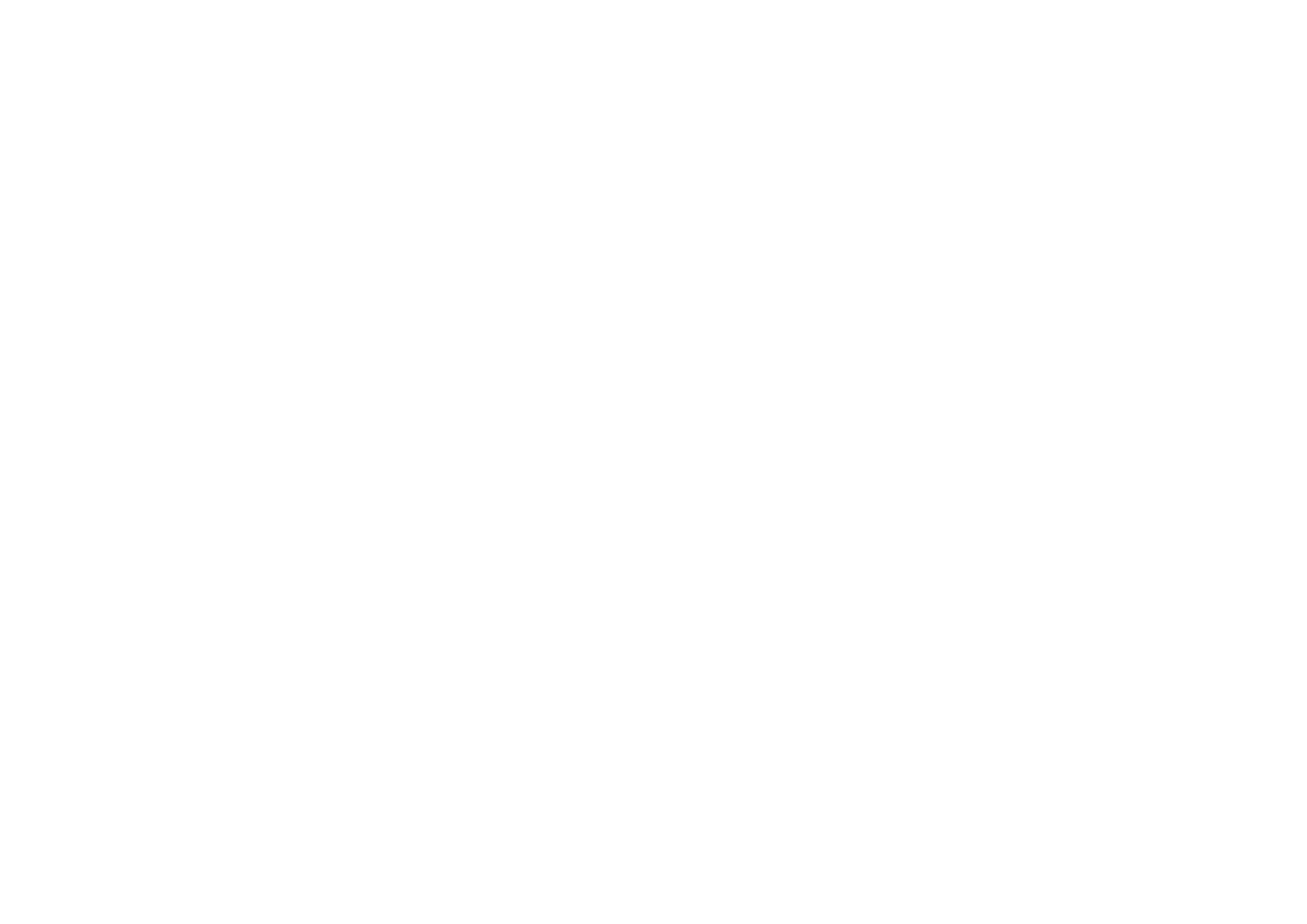|                                                                                              |                |                         |                |                  | Region                   |                |                         |                  | <b>Household Income</b> |                      |                      |
|----------------------------------------------------------------------------------------------|----------------|-------------------------|----------------|------------------|--------------------------|----------------|-------------------------|------------------|-------------------------|----------------------|----------------------|
|                                                                                              |                | Total                   | London         | Rest of<br>South | <b>Midlands</b><br>Wales | <b>North</b>   | Scotland                | Under<br>£25,000 | £25,000 -<br>£39,999    | £40,000 -<br>£59,999 | £Over<br>£60,000     |
| <b>Weighted Sample</b>                                                                       |                | 2103                    | 269            | 683              | 450                      | 517            | 183                     | 672              | 436                     | 274                  | 200                  |
| <b>Unweighted Sample</b>                                                                     |                | 2103                    | 293            | 670              | 468                      | 489            | 183                     | 632              | 428                     | 284                  | 236                  |
|                                                                                              |                | %                       | $\%$           | $\%$             | %                        | %              | %                       | %                | %                       | %                    | %                    |
|                                                                                              | Mar            | Mar                     |                |                  |                          |                |                         |                  |                         |                      |                      |
|                                                                                              | $13 - 14$      | $20 - 21$               |                |                  |                          |                |                         |                  |                         |                      |                      |
| Do you think that David Cameron is doing well or badly<br>as Prime Minister?                 |                |                         |                |                  |                          |                |                         |                  |                         |                      |                      |
| Very well                                                                                    | 6              | 5                       | 5              | $\overline{7}$   | 3                        | 6              | 4                       | 5                | 5                       | 6                    | 12                   |
| Fairly well                                                                                  | 33             | 37                      | 40             | 43               | 36                       | 33             | 24                      | 32               | 37                      | 46                   | 47                   |
| <b>TOTAL WELL</b>                                                                            | 39             | 42                      | 45             | 50               | 39                       | 39             | 28                      | 37               | 42                      | 52                   | 59                   |
| Fairly badly                                                                                 | 30             | 28                      | 30             | 25               | 26                       | 32             | 32                      | 27               | 30                      | 27                   | 27                   |
| Very badly                                                                                   | 23             | 23                      | 19             | 19               | 26                       | 23             | 36                      | 29               | 23                      | 18                   | 11                   |
| <b>TOTAL BADLY</b>                                                                           | 53             | 51                      | 49             | 44               | 52                       | 55             | 68                      | 56               | 53                      | 45                   | 38                   |
| Don't know                                                                                   | $\overline{7}$ | $\overline{\mathbf{r}}$ | 6              | 6                | 9                        | $\overline{7}$ | $\overline{4}$          | $\overline{7}$   | 5                       | 3                    | $\overline{2}$       |
| Do you think Ed Miliband is doing well or badly as<br>leader of the Labour party?            |                |                         |                |                  |                          |                |                         |                  |                         |                      |                      |
| Very well                                                                                    | 3              | 3                       | 3              | 2                | $\overline{2}$           | 4              | $\overline{\mathbf{c}}$ | $\overline{4}$   | $\mathbf{1}$            | $\overline{2}$       | 3                    |
| Fairly well                                                                                  | 25             | 26                      | 25             | 24               | 24                       | 29             | 24                      | 28               | 31                      | 22                   | 18                   |
| <b>TOTAL WELL</b>                                                                            | 28             | 29                      | 28             | 26               | 26                       | 33             | 26                      | 32               | 32                      | 24                   | 21                   |
| Fairly badly                                                                                 | 36             | 35                      | 35             | 34               | 34                       | 36             | 35                      | 37               | 29                      | 36                   | 41                   |
| Very badly                                                                                   | 24             | 25                      | 23             | 28               | 27                       | 21             | 29                      | 20               | 29                      | 28                   | 32                   |
| <b>TOTAL BADLY</b>                                                                           | 60             | 60                      | 58             | 62               | 61                       | 57             | 64                      | 57               | 58                      | 64                   | 73                   |
| Don't know                                                                                   | 13             | $12 \,$                 | 13             | 12               | 12                       | 10             | 10                      | 10               | 9                       | 12                   | 6                    |
| Do you think that Nick Clegg is doing well or badly as<br>leader of the Liberal Democrats?   |                |                         |                |                  |                          |                |                         |                  |                         |                      |                      |
| Very well                                                                                    | $\overline{2}$ | $\mathbf 2$             | 3              | $\mathbf{2}$     | $\overline{2}$           | $\overline{c}$ | $\overline{\mathbf{c}}$ | $\overline{c}$   | $\overline{2}$          | $\mathbf{1}$         | 6                    |
| Fairly well                                                                                  | 16             | 21                      | 25             | 25               | 17                       | 18             | 14                      | 20               | 20                      | 28                   | 18                   |
| <b>TOTAL WELL</b>                                                                            | 18             | 23                      | 28             | 27               | 19                       | 20             | 16                      | 22               | 22                      | 29                   | 24                   |
| Fairly badly                                                                                 | 31             | 31                      | 27             | 34               | 24                       | 34             | 30                      | 30               | 32                      | 28                   | 33                   |
| Very badly                                                                                   | 40             | 36                      | 29             | 30               | 42                       | 37             | 46                      | 38               | 36                      | 32                   | 35                   |
| <b>TOTAL BADLY</b><br>Don't know                                                             | 71<br>11       | 67<br>11                | 56             | 64<br>10         | 66<br>14                 | 71<br>10       | 76<br>9                 | 68<br>10         | 68<br>10                | 60<br>11             | 68<br>$\overline{7}$ |
|                                                                                              | April          | Mar                     | 15             |                  |                          |                |                         |                  |                         |                      |                      |
|                                                                                              | $3 - 4$        | $20 - 21$               |                |                  |                          |                |                         |                  |                         |                      |                      |
|                                                                                              | 2013           | 2014                    |                |                  |                          |                |                         |                  |                         |                      |                      |
| Do you think George Osborne is doing well or badly as<br><b>Chancellor of the Exchequer?</b> |                |                         |                |                  |                          |                |                         |                  |                         |                      |                      |
| Very well                                                                                    | $\overline{c}$ | 8                       | $\overline{7}$ | 10               | $\overline{7}$           | 8              | 4                       | 5                | 9                       | 9                    | 16                   |
| Fairly well                                                                                  | 24             | 33                      | 35             | 37               | 33                       | 31             | 22                      | 31               | 30                      | 40                   | 42                   |
| <b>TOTAL WELL</b>                                                                            | 26             | 41                      | 42             | 47               | 40                       | 39             | 26                      | 36               | 39                      | 49                   | 58                   |
| Fairly badly                                                                                 | 27             | 23                      | 20             | 22               | 21                       | 27             | 26                      | 27               | 23                      | 19                   | 20                   |
| Very badly                                                                                   | 32             | 24                      | 22             | 19               | 25                       | 26             | 36                      | 27               | 26                      | 22                   | 17                   |
| <b>TOTAL BADLY</b>                                                                           | 59             | 47                      | 42             | 41               | 46                       | 53             | 62                      | 54               | 49                      | 41                   | 37                   |
| Don't know                                                                                   | 15             | 12                      | 16             | 11               | 14                       | 9              | 13                      | 10               | 12                      | 10                   | 5                    |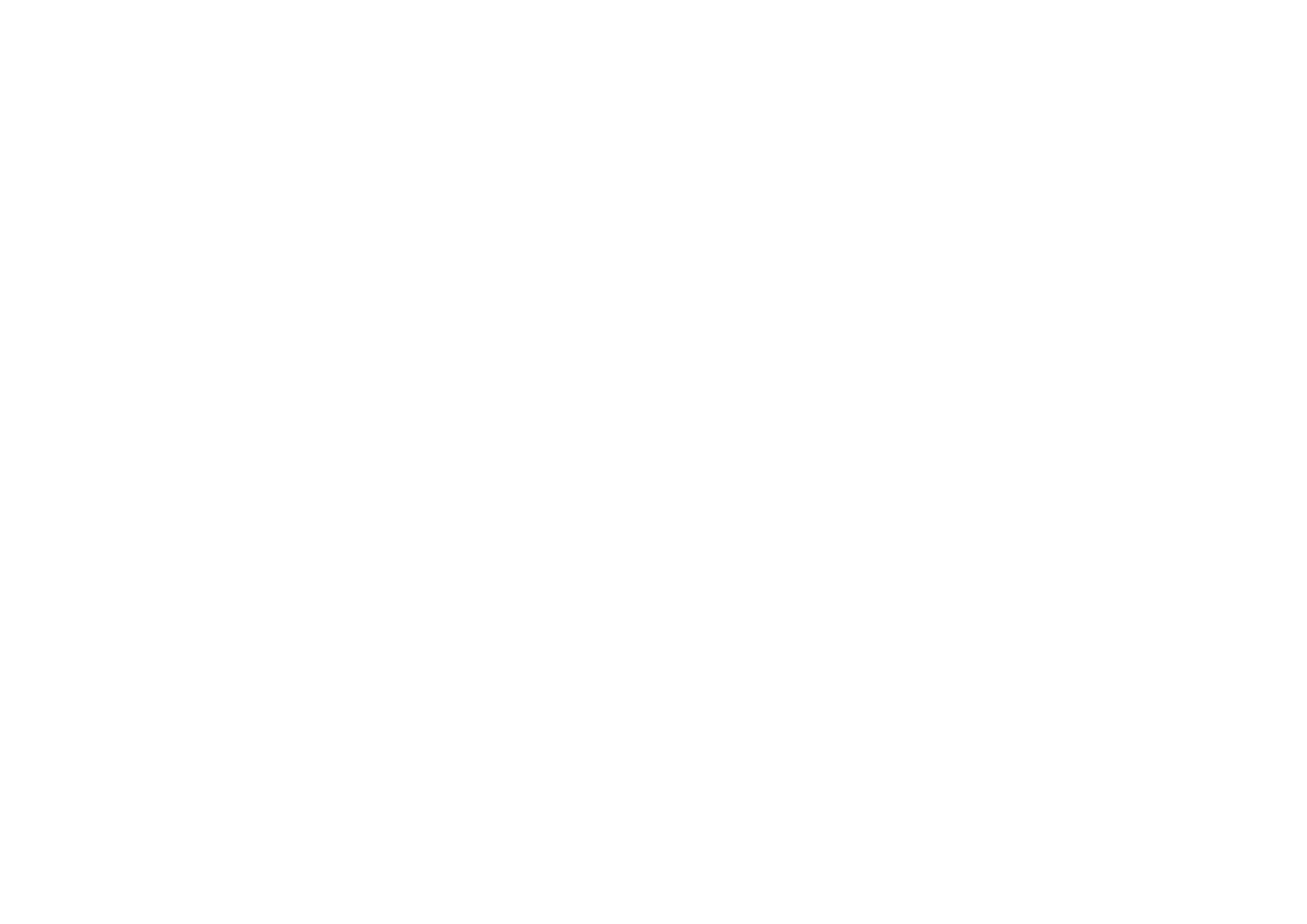|                                                                                                              |                |                |                      |                         | <b>Voting intention</b> |                |                 | <b>2010 Vote</b> |                |                | Gender         |             |          | Age            |                |              | <b>Social Grade</b> |
|--------------------------------------------------------------------------------------------------------------|----------------|----------------|----------------------|-------------------------|-------------------------|----------------|-----------------|------------------|----------------|----------------|----------------|-------------|----------|----------------|----------------|--------------|---------------------|
|                                                                                                              |                | Total          | Con I                | Lab                     | Lib<br>Dem              | <b>UKIP</b>    | Con             | Lab              | Lib<br>Dem     | Male           | Female         | 18-24 25-39 |          | 40-59          | $60+$          | ABC1         | C <sub>2</sub> DE   |
|                                                                                                              |                |                |                      |                         |                         |                |                 |                  |                |                |                |             |          |                |                |              |                     |
| <b>Weighted Sample</b>                                                                                       |                | 2103           | 579                  | 610                     | $\overline{152}$        | 172            | 638             | 515              | 417            | 1020           | 1083           | 250         | 532      | 719            | 601            | 1199         | 904                 |
| Unweighted Sample                                                                                            |                | 2103<br>%      | 526<br>$\frac{0}{2}$ | 642<br>%                | 139<br>%                | 194<br>%       | 590<br>%        | 547<br>%         | 430<br>%       | 100<br>%       | 1099<br>%      | 223<br>%    | 429<br>% | 873<br>%       | 578<br>%       | 1358<br>%    | 745<br>%            |
|                                                                                                              | Mar            | Mar            |                      |                         |                         |                |                 |                  |                |                |                |             |          |                |                |              |                     |
|                                                                                                              | $13 - 14$      | $20 - 21$      |                      |                         |                         |                |                 |                  |                |                |                |             |          |                |                |              |                     |
| Do you think the Conservative and Liberal Democrat<br>coalition partners are working together well or badly? |                |                |                      |                         |                         |                |                 |                  |                |                |                |             |          |                |                |              |                     |
|                                                                                                              |                |                |                      |                         |                         |                |                 |                  |                |                |                |             |          |                |                |              |                     |
| Very well                                                                                                    | $\overline{c}$ | 3              | 5                    | 1                       | $\overline{7}$          | $\mathbf{1}$   | 4               | $\mathbf{1}$     | 3              | 3              | $\overline{2}$ | 2           | 4        | $\overline{2}$ | $\overline{2}$ | 3            | $\mathbf{1}$        |
| Fairly well                                                                                                  | 28             | 30             | 62                   | 9                       | 54                      | 23             | 48              | 11               | 37             | 35             | 26             | 22          | 28       | 34             | 31             | 35           | 24                  |
| <b>TOTAL WELL</b>                                                                                            | 30             | 33             | 67                   | 10                      | 61                      | 24             | 52              | 12               | 40             | 38             | 28             | 24          | 32       | 36             | 33             | 38           | 25                  |
| Fairly badly                                                                                                 | 35             | 32             | 23                   | 41                      | 22                      | 39             | 30              | 39               | 32             | 30             | 34             | 35          | 28       | 30             | 36             | 31           | 33                  |
| Very badly                                                                                                   | 26             | 25             | $\overline{4}$       | 44                      | 9                       | 35             | 12              | 42               | 22             | 26             | 24             | 19          | 24       | 27             | 25             | 22           | 29                  |
| <b>TOTAL BADLY</b>                                                                                           | 61             | 57             | 27                   | 85                      | 31                      | 74             | 42              | 81               | 54             | 56             | 58             | 54          | 52       | 57             | 61             | 53           | 62                  |
| Don't know                                                                                                   | 9              | 10             | 6                    | 6                       | 8                       | $\overline{2}$ | 5               | 6                | 6              | 6              | 14             | 22          | 15       | 6              | 5              | 8            | 13                  |
| Do you think this coalition government is good or bad                                                        |                |                |                      |                         |                         |                |                 |                  |                |                |                |             |          |                |                |              |                     |
| for people like you?                                                                                         |                |                |                      |                         |                         |                |                 |                  |                |                |                |             |          |                |                |              |                     |
| Very good                                                                                                    | 3              | $\mathbf{2}$   | 6                    | $\mathbf 0$             | 5                       | $\mathbf{1}$   | 4               | $\mathbf{1}$     | $\overline{c}$ | 4              | $\mathbf{1}$   | 4           | 3        | $\mathbf{1}$   | $\sqrt{2}$     | 3            | $\mathbf{1}$        |
| Fairly good                                                                                                  | 18             | 20             | 44                   | $\overline{4}$          | 40                      | 17             | 34              | $\overline{7}$   | 23             | 23             | 17             | 15          | 21       | 20             | 21             | 24           | 15                  |
| <b>TOTAL GOOD</b>                                                                                            | 21             | 22             | 50                   | $\overline{\mathbf{4}}$ | 45                      | 18             | 38              | 8                | 25             | 27             | 18             | 19          | 24       | 21             | 23             | 27           | 16                  |
| Fairly bad                                                                                                   | 29             | 23             | 17                   | 29                      | 16                      | 28             | 22              | 29               | 22             | 21             | 24             | 20          | 21       | 21             | 27             | 23           | 22                  |
| Very bad                                                                                                     | 26             | 27             | $\overline{7}$       | 51                      | 9                       | 39             | 14              | 45               | 26             | 29             | 26             | 19          | 28       | 30             | 28             | 24           | 32                  |
| <b>TOTAL BAD</b>                                                                                             | 55             | 50             | 24                   | 80                      | 25                      | 67             | 36              | 74               | 48             | 50             | 50             | 39          | 49       | 51             | 55             | 47           | 54                  |
| Doesn't make much difference either way                                                                      | 18             | 22             | 23                   | 14                      | 25                      | 14             | 24              | 15               | 25             | 19             | 25             | 26          | 19       | 25             | 20             | 21           | 23                  |
| Don't know                                                                                                   | 6              | 6              | $\overline{2}$       | $\mathbf{1}$            | 5                       | $\mathbf{1}$   | $\overline{2}$  | 3                | $\overline{2}$ | 3              | 8              | 17          | 8        | 3              | $\overline{2}$ | 5            | $\overline{7}$      |
| Do you think the coalition government is managing the<br>economy well or badly?                              |                |                |                      |                         |                         |                |                 |                  |                |                |                |             |          |                |                |              |                     |
| Very well                                                                                                    | $\overline{7}$ | $\overline{7}$ | 21                   | $\mathbf 0$             | 6                       | 2              | 16              | $\mathbf{1}$     | $\overline{c}$ | 9              | $\overline{4}$ | 4           | 6        | $\overline{7}$ | 8              | 8            | 5                   |
| Fairly well                                                                                                  | 34             | 35             | 67                   | 10                      | 50                      | 42             | 59              | 17               | 36             | 38             | 33             | 28          | 32       | 35             | 41             | 41           | 28                  |
| <b>TOTAL WELL</b>                                                                                            | 41             | 42             | 88                   | 10                      | 56                      | 44             | 75              | 18               | 38             | 47             | 37             | 32          | 38       | 42             | 49             | 49           | 33                  |
| Fairly badly                                                                                                 | 29             | 28             | $\overline{7}$       | 47                      | 28                      | 30             | 15              | 43               | 35             | 26             | 30             | 27          | 31       | 28             | 27             | 27           | 31                  |
| Very badly                                                                                                   | 19             | 19             | $\overline{2}$       | 36                      | $\overline{7}$          | 19             | 5               | 32               | 18             | 20             | 18             | 17          | 18       | 23             | 16             | 17           | 22                  |
| <b>TOTAL BADLY</b>                                                                                           | 48             | 47             | 9                    | 83                      | 35                      | 49             | 20              | 75               | 53             | 46             | 48             | 44          | 49       | 51             | 43             | 44           | 53                  |
| Don't know                                                                                                   | 11             | 11             | 3                    | 8                       | 10                      | 6              | 5               | $\overline{7}$   | 9              | $\overline{7}$ | 14             | 23          | 13       | 8              | 8              | 8            | 14                  |
| In your opinion how good or bad is the state of Britain's<br>economy at the moment?                          |                |                |                      |                         |                         |                |                 |                  |                |                |                |             |          |                |                |              |                     |
| Very good                                                                                                    | $\mathbf{1}$   | 1              | 4                    | 0                       | $\mathbf{1}$            | 0              | 3               | 0                | $\mathbf{1}$   | $\mathbf 1$    | 1              | $\mathbf 1$ | 2        | $\mathbf{1}$   | $\mathbf{1}$   | $\mathbf{1}$ | $\overline{2}$      |
| Quite good                                                                                                   | 18             | 17             | 43                   | 4                       | 20                      | 15             | 34              | $6\phantom{1}$   | 13             | 21             | 14             | 16          | 18       | 15             | 20             | 22           | 12                  |
| <b>TOTAL GOOD</b>                                                                                            | 19             | 18             | 47                   | $\overline{\mathbf{4}}$ | 21                      | 15             | 37              | $6\phantom{1}$   | 14             | 22             | 15             | 17          | 20       | 16             | 21             | 23           | 14                  |
| Neither good nor bad                                                                                         | 31             | 32             | 33                   | 23                      | 52                      | 38             | 34              | 27               | 38             | 32             | 32             | 32          | 30       | 32             | 34             | 33           | 31                  |
| Quite bad                                                                                                    | 34             | 32             | 17                   | 49                      | 21                      | 30             | 21              | 46               | 33             | 32             | 33             | 30          | 31       | 35             | 31             | 30           | 35                  |
| Very bad                                                                                                     | 12             | 13             | $\overline{2}$       | 21                      | 3                       | 14             | $6\phantom{1}6$ | 19               | 12             | 12             | 14             | $9\,$       | 13       | 15             | 11             | 11           | 15                  |
| <b>TOTAL BAD</b>                                                                                             | 46             | 45             | 19                   | 70                      | 24                      | 44             | 27              | 65               | 45             | 44             | 47             | 39          | 44       | 50             | 42             | 41           | 50                  |
| Don't know                                                                                                   | $\overline{4}$ | 4              | $\mathbf{1}$         | 2                       | 4                       | 2              | $\overline{2}$  | $\overline{2}$   | 3              | 3              | 6              | 12          | 6        | $\overline{2}$ | $\overline{2}$ | 3            | 6                   |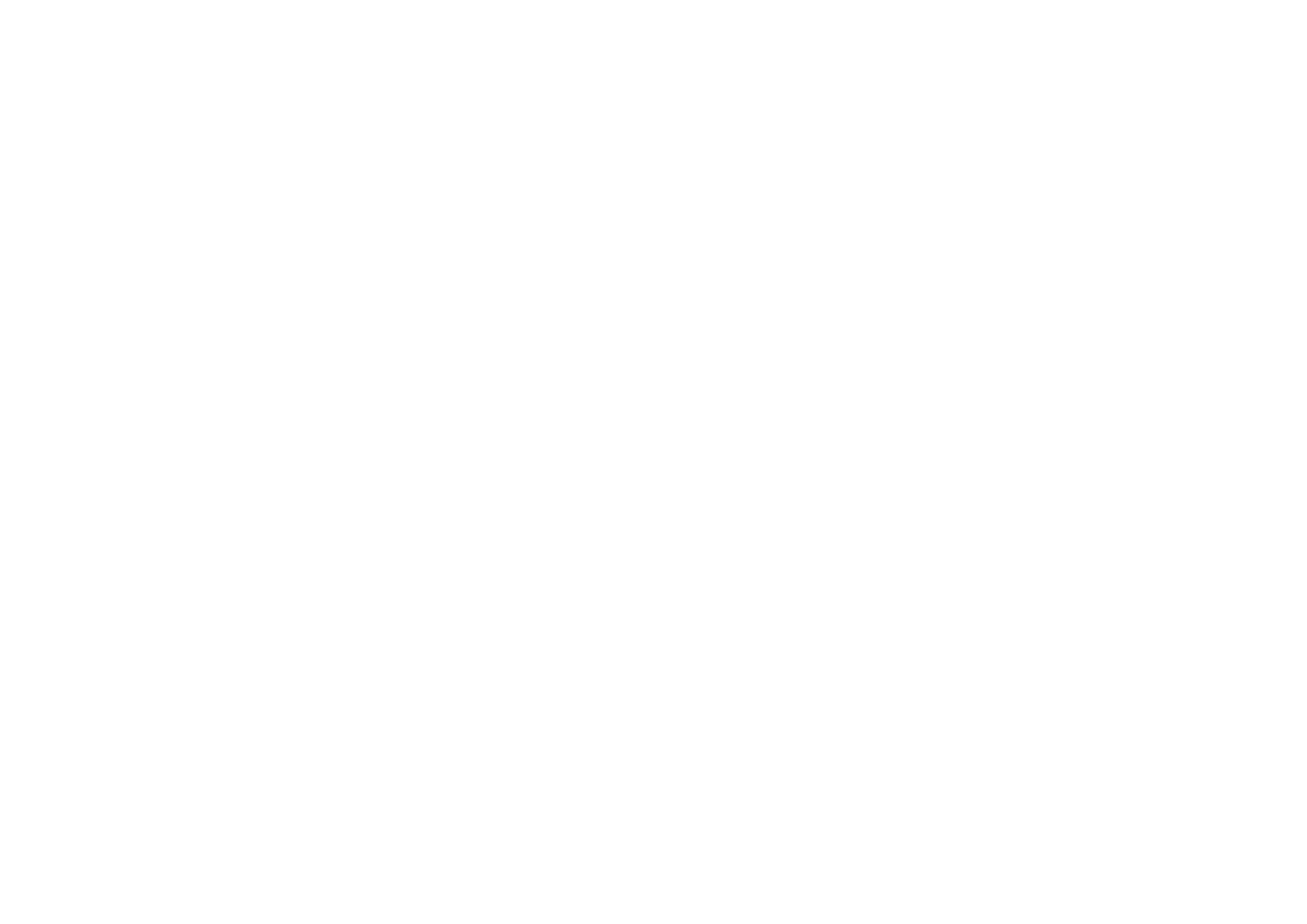|                                                                                                              |                  |                         |                |                  | Region                   |                |                |                  |                      | <b>Household Income</b> |                  |
|--------------------------------------------------------------------------------------------------------------|------------------|-------------------------|----------------|------------------|--------------------------|----------------|----------------|------------------|----------------------|-------------------------|------------------|
|                                                                                                              |                  | Total                   | London         | Rest of<br>South | <b>Midlands</b><br>Wales | <b>North</b>   | Scotland       | Under<br>£25,000 | £25,000 -<br>£39,999 | £40,000 -<br>£59,999    | £Over<br>£60,000 |
|                                                                                                              |                  | 2103                    | 269            | 683              | 450                      | 517            | 183            | 672              |                      | 274                     | 200              |
| <b>Weighted Sample</b><br>Unweighted Sample                                                                  |                  | 2103                    | 293            | 670              | 468                      | 489            | 183            | 632              | 436<br>428           | 284                     | 236              |
|                                                                                                              |                  | $\%$                    | %              | %                | %                        | %              | %              | %                | %                    | $\%$                    | %                |
|                                                                                                              | Mar<br>$13 - 14$ | Mar<br>$20 - 21$        |                |                  |                          |                |                |                  |                      |                         |                  |
| Do you think the Conservative and Liberal Democrat<br>coalition partners are working together well or badly? |                  |                         |                |                  |                          |                |                |                  |                      |                         |                  |
| Very well                                                                                                    | $\overline{c}$   | 3                       | $\overline{2}$ | 3                | 3                        | 3              | $\mathbf{1}$   | $\sqrt{2}$       | 3                    | 4                       | 3                |
| Fairly well                                                                                                  | 28               | 30                      | 36             | 35               | 27                       | 27             | 21             | 26               | 26                   | 41                      | 45               |
| <b>TOTAL WELL</b>                                                                                            | 30               | 33                      | 38             | 38               | 30                       | 30             | 22             | 28               | 29                   | 45                      | 48               |
| Fairly badly                                                                                                 | 35               | 32                      | 31             | 33               | 29                       | 34             | 33             | 33               | 35                   | 27                      | 29               |
| Very badly                                                                                                   | 26               | 25                      | 22             | 20               | 28                       | 27             | 38             | 28               | 27                   | 19                      | 19               |
| <b>TOTAL BADLY</b>                                                                                           | 61               | 57                      | 53             | 53               | 57                       | 61             | 71             | 61               | 62                   | 46                      | 48               |
| Don't know                                                                                                   | 9                | 10                      | 9              | 10               | 14                       | 9              | $\overline{7}$ | 10               | 9                    | 10                      | 3                |
| Do you think this coalition government is good or bad<br>for people like you?                                |                  |                         |                |                  |                          |                |                |                  |                      |                         |                  |
| Very good                                                                                                    | $\mathfrak{3}$   | $\bf{2}$                | $\mathbf{1}$   | 4                | $\overline{2}$           | $\overline{2}$ | $\overline{2}$ | 3                | $\boldsymbol{2}$     | 3                       | 3                |
| Fairly good                                                                                                  | 18               | 20                      | 26             | 22               | 18                       | 18             | 13             | 15               | 19                   | 27                      | 37               |
| <b>TOTAL GOOD</b>                                                                                            | 21               | 22                      | 27             | 26               | 20                       | 20             | 15             | 18               | 21                   | 30                      | 40               |
| Fairly bad                                                                                                   | 29               | 23                      | 23             | 19               | 23                       | 23             | 30             | 24               | 21                   | 16                      | 22               |
| Very bad                                                                                                     | 26               | 27                      | 25             | 23               | 29                       | 29             | 37             | 33               | 28                   | 24                      | 20               |
| <b>TOTAL BAD</b>                                                                                             | 55               | 50                      | 48             | 42               | 52                       | 52             | 67             | 57               | 49                   | 40                      | 42               |
| Doesn't make much difference either way                                                                      | 18               | 22                      | 20             | 24               | 22                       | 24             | 14             | 20               | 25                   | 27                      | 18               |
| Don't know                                                                                                   | 6                | 6                       | 6              | $\overline{7}$   | 6                        | $\overline{4}$ | 5              | 5                | 5                    | $\overline{4}$          | $\pmb{0}$        |
| Do you think the coalition government is managing the<br>economy well or badly?                              |                  |                         |                |                  |                          |                |                |                  |                      |                         |                  |
| Very well                                                                                                    | 7                | $\overline{\mathbf{r}}$ | 5              | 8                | 6                        | 6              | 4              | 6                | 6                    | 9                       | 11               |
| Fairly well                                                                                                  | 34               | 35                      | 41             | 40               | 33                       | 31             | 24             | 31               | 33                   | 41                      | 48               |
| <b>TOTAL WELL</b>                                                                                            | 41               | 42                      | 46             | 48               | 39                       | 37             | 28             | 37               | 39                   | 50                      | 59               |
| Fairly badly                                                                                                 | 29               | 28                      | 29             | 26               | 27                       | 33             | 30             | 32               | 33                   | 26                      | 25               |
| Very badly                                                                                                   | 19               | 19                      | 17             | 15               | 20                       | 21             | 28             | 21               | 19                   | 14                      | 13               |
| <b>TOTAL BADLY</b>                                                                                           | 48               | 47                      | 46             | 41               | 47                       | 54             | 58             | 53               | 52                   | 40                      | 38               |
| Don't know<br>In your opinion how good or bad is the state of Britain's<br>economy at the moment?            | 11               | 11                      | 8              | 10               | 13                       | 10             | 14             | 10               | 9                    | 10                      | $\overline{4}$   |
| Very good                                                                                                    | $\mathbf{1}$     | 1                       | 1              | $\overline{2}$   | $\overline{2}$           | $\mathbf{1}$   | 0              | $\mathbf{1}$     | 2                    | 0                       | $\overline{2}$   |
| Quite good                                                                                                   | 18               | 17                      | 23             | 20               | 15                       | 15             | 10             | 12               | 17                   | 28                      | 25               |
| <b>TOTAL GOOD</b>                                                                                            | 19               | 18                      | 24             | 22               | 17                       | 16             | 10             | 13               | 19                   | 28                      | 27               |
| Neither good nor bad                                                                                         | 31               | 32                      | 32             | 35               | 29                       | 31             | 32             | 32               | 33                   | 30                      | 33               |
| Quite bad                                                                                                    | 34               | 32                      | 30             | 27               | 34                       | 36             | 39             | 35               | 35                   | 31                      | 31               |
| Very bad                                                                                                     | 12               | 13                      | 9              | 11               | 14                       | 15             | 16             | 15               | 11                   | 9                       | 8                |
| <b>TOTAL BAD</b>                                                                                             | 46               | 45                      | 39             | 38               | 48                       | 51             | 55             | 50               | 46                   | 40                      | 39               |
| Don't know                                                                                                   | $\overline{4}$   | 4                       | 5              | 4                | 6                        | 3              | 3              | $\overline{4}$   | $\overline{2}$       | 3                       | $\mathbf 0$      |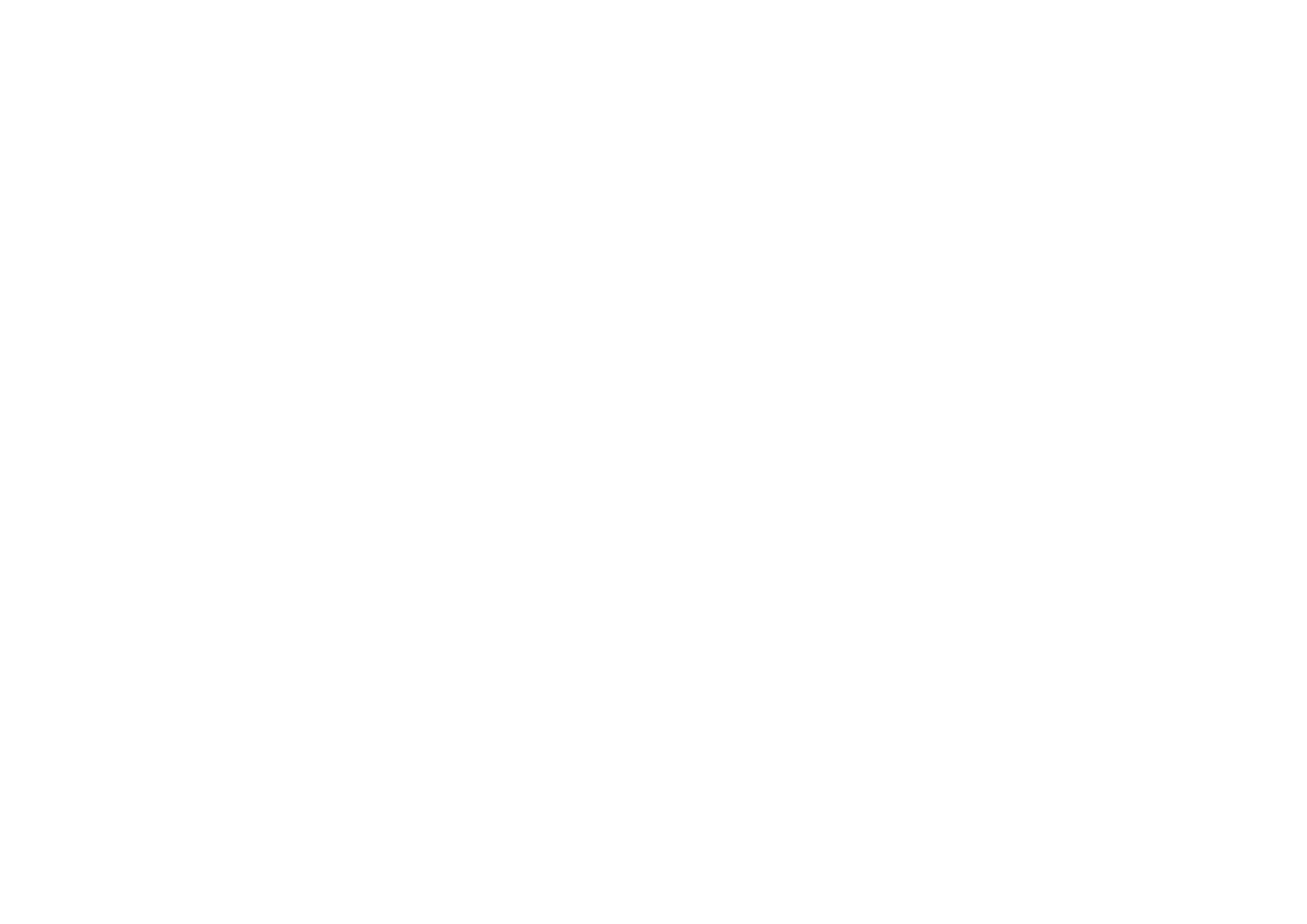| 1 1 GIUW OI N. ZULII - ZI SL IVIGI                          |                |                                |                | <b>Voting intention</b> |              |                | 2010 Vote      |          |                | Gender         |          | Age               |                |              |                | <b>Social Grade</b> |
|-------------------------------------------------------------|----------------|--------------------------------|----------------|-------------------------|--------------|----------------|----------------|----------|----------------|----------------|----------|-------------------|----------------|--------------|----------------|---------------------|
|                                                             |                |                                |                | Lib                     |              |                |                | Lib      |                |                |          |                   |                |              |                |                     |
|                                                             | Total          | Con Lab                        |                | Dem                     | UKIP         | Con            | Lab            | Dem      |                | Male   Female  |          | 18-24 25-39 40-59 |                | 60+          | ABC1           | C <sub>2</sub> DE   |
| <b>Weighted Sample</b>                                      | 2103           | 579                            | 610            | 152                     | 172          | 638            | 515            | 417      | 1020           | 1083           | 250      | 532               | 719            | 601          | 1199           | 904                 |
| Unweighted Sample                                           | 2103           | 526                            | 642            | 139                     | 194          | 590            | 547            | 430      | 1004           | 1099           | 223      | 429               | 873            | 578          | 1358           | 745                 |
|                                                             | %              | %                              | %              | %                       | %            | %              | %              | %        | $\frac{0}{6}$  | %              | %        | %                 | %              | %            | %              | %                   |
| Mar                                                         | Mar            |                                |                |                         |              |                |                |          |                |                |          |                   |                |              |                |                     |
| $13 - 14$                                                   | $20 - 21$      |                                |                |                         |              |                |                |          |                |                |          |                   |                |              |                |                     |
| How do you think the financial situation of your            |                |                                |                |                         |              |                |                |          |                |                |          |                   |                |              |                |                     |
| household will change over the next 12 months?              |                |                                |                |                         |              |                |                |          |                |                |          |                   |                |              |                |                     |
| 2<br>Get a lot better                                       | $\mathbf 2$    | 3                              | $\mathbf{1}$   | 1                       | $\mathbf{1}$ | 2              | $\mathbf{1}$   | 2        | $\overline{2}$ | $\mathbf{1}$   | 3        | 2                 | $\mathbf{1}$   | $\mathbf{1}$ | 2              | $\mathbf{1}$        |
| Get a little better<br>14                                   | 17             | 35                             | $\overline{7}$ | 26                      | 11           | 28             | $\overline{7}$ | 15       | 22             | 12             | 25       | 22                | 14             | 13           | 21             | 12                  |
| <b>TOTAL BETTER</b><br>16                                   | 19             | 38                             | 8              | 27                      | 12           | 30             | 8              | 17       | 24             | 13             | 28       | 24                | 15             | 14           | 23             | 13                  |
| 42<br>Stay about the same                                   | 39             | 44                             | 36             | 43                      | 36           | 42             | 36             | 43       | 38             | 39             | 35       | 34                | 38             | 45           | 40             | 37                  |
| 26<br>Get a little worse                                    | 27             | 15                             | 34             | 21                      | 34           | 20             | 38             | 25       | 26             | 28             | 15       | 26                | 29             | 29           | 24             | 30                  |
| Get a lot worse<br>10                                       | 11             | $\mathbf{1}$                   | 18             | 3                       | 16           | $\sqrt{5}$     | 15             | 11       | 8              | 13             | 6        | 10                | 14             | 10           | 9              | 13                  |
| <b>TOTAL WORSE</b><br>36                                    | 38             | 16                             | 52             | 24                      | 50           | 25             | 53             | 36       | 34             | 41             | 21       | 36                | 43             | 39           | 33             | 43                  |
| 6<br>Don't know                                             | 5              | $\mathbf{1}$                   | 4              | 5                       | 3            | $\overline{2}$ | 3              | 5        | $\overline{4}$ | 6              | 15       | 6                 | $\overline{4}$ | 2            | $\overline{4}$ | $\overline{7}$      |
| Mar                                                         | Mar            |                                |                |                         |              |                |                |          |                |                |          |                   |                |              |                |                     |
| $24 - 25$                                                   | $20 - 21$      |                                |                |                         |              |                |                |          |                |                |          |                   |                |              |                |                     |
| 2010                                                        | 2014           |                                |                |                         |              |                |                |          |                |                |          |                   |                |              |                |                     |
| Who do you think would make the best Chancellor of          |                |                                |                |                         |              |                |                |          |                |                |          |                   |                |              |                |                     |
| the Exchequer?                                              |                |                                |                |                         |              |                |                |          |                |                |          |                   |                |              |                |                     |
| [Previously asked in 2010 as Alistair Darling instead of Ed |                |                                |                |                         |              |                |                |          |                |                |          |                   |                |              |                |                     |
| Balls]                                                      |                |                                |                |                         |              |                |                |          |                |                |          |                   |                |              |                |                     |
| George Osborne<br>14                                        | 29             | 76                             | 3              | 15                      | 32           | 65             | 8              | 13       | 35             | 23             | 19       | 26                | 28             | 37           | 34             | 22                  |
| Ed Balls<br>20                                              | 14             | $\overline{2}$                 | 40             | $\overline{4}$          | $\,6$        | 3              | 35             | 14       | 15             | 13             | 11       | 13                | 16             | 15           | 13             | 16                  |
| Vince Cable<br>24                                           | 13             | 5                              | 15             | 42                      | 12           | 6              | 11             | 31       | 16             | 10             | 16       | 13                | 13             | 12           | 15             | 11                  |
| Don't know<br>43                                            | 44             | 17                             | 42             | 39                      | 50           | 26             | 46             | 42       | 33             | 54             | 54       | 48                | 43             | 36           | 38             | 51                  |
|                                                             |                |                                |                |                         |              |                |                |          |                |                |          |                   |                |              |                |                     |
| How much confidence, if any, do you have in David           |                |                                |                |                         |              |                |                |          |                |                |          |                   |                |              |                |                     |
| Cameron and the coalition government to steer the           |                |                                |                |                         |              |                |                |          |                |                |          |                   |                |              |                |                     |
| country out of the current economic crisis?                 |                |                                |                |                         |              |                |                |          |                |                |          |                   |                |              |                |                     |
|                                                             |                |                                |                |                         |              |                |                |          |                |                |          |                   |                |              |                |                     |
| A lot of confidence                                         | 10             | 31                             | $\overline{1}$ | 6                       | 3            | 24             | $\mathbf{1}$   | 3        | 13             | $\overline{7}$ | 8        | 8                 | 10             | 12           | 12             | $\overline{7}$      |
| Some confidence                                             | 35             | 60                             | 14             | 48                      | 46           | 55             | 15             | 36       | 37             | 32             | 28       | 36                | 32             | 39           | 38             | 30                  |
| <b>TOTAL CONFIDENCE</b>                                     | 45             | 91                             | 15             | 54                      | 49           | 79             | 16             | 39       | 50             | 39             | 36       | 44                | 42             | 51           | 50             | 37                  |
| Not a lot of confidence                                     | 26             | 6                              | 40             | 30                      | 22<br>26     | 13             | 39             | 32       | 23             | 28             | 26       | 25                | 28             | 24<br>22     | 25             | 26                  |
| No confidence at all<br><b>TOTAL NO CONFIDENCE</b>          | 23<br>49       | $\mathbf{1}$<br>$\overline{7}$ | 44<br>84       | 10<br>40                | 48           | 6<br>19        | 39<br>78       | 24<br>56 | 23<br>46       | 24<br>52       | 21<br>47 | 22<br>47          | 26<br>54       | 46           | 20<br>45       | 27<br>53            |
|                                                             | $\overline{7}$ |                                |                |                         |              |                |                |          |                |                | 17       |                   |                |              |                |                     |
| Don't know                                                  |                | $\overline{c}$                 | 3              | 6                       | 4            | 3              | 5              | 5        | $\overline{4}$ | 9              |          | 9                 | 5              | 3            | 5              | 9                   |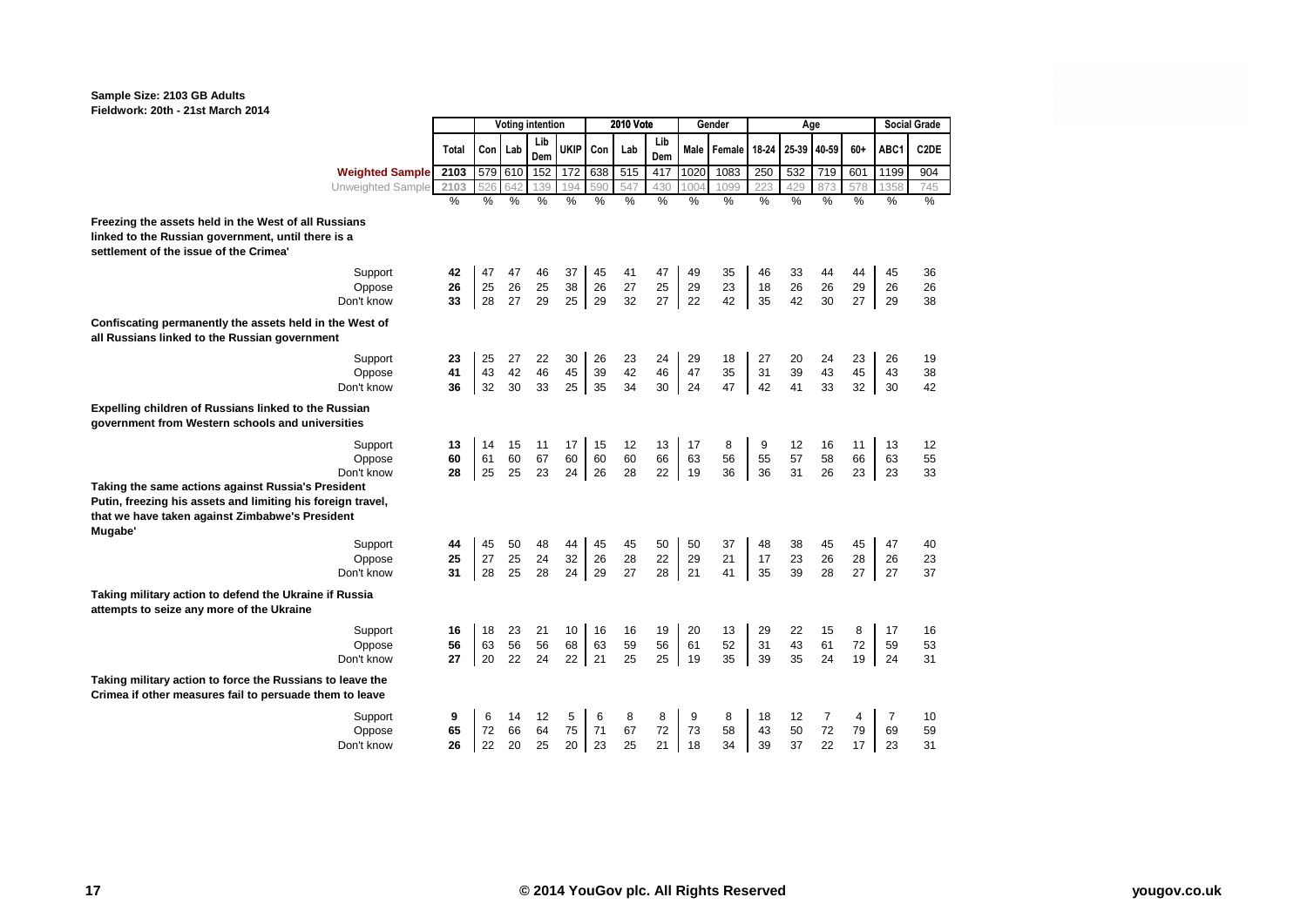|                                                                                                                                                       |                |                         |                |                         | Region                   |              |                 |                  |                      | <b>Household Income</b> |                  |
|-------------------------------------------------------------------------------------------------------------------------------------------------------|----------------|-------------------------|----------------|-------------------------|--------------------------|--------------|-----------------|------------------|----------------------|-------------------------|------------------|
|                                                                                                                                                       |                | Total                   | London         | <b>Rest of</b><br>South | <b>Midlands</b><br>Wales | <b>North</b> | <b>Scotland</b> | Under<br>£25,000 | £25.000 -<br>£39,999 | £40.000 -<br>£59,999    | £Over<br>£60,000 |
| <b>Weighted Sample</b>                                                                                                                                |                | 2103                    | 269            | 683                     | 450                      | 517          | 183             | 672              | 436                  | 274                     | 200              |
| Unweighted Sample                                                                                                                                     |                | 2103                    | 293            | 670                     | 468                      | 489          | 183             | 632              | 428                  | 284                     | 236              |
|                                                                                                                                                       |                | $\%$                    | $\frac{9}{6}$  | $\frac{0}{0}$           | $\frac{0}{2}$            | %            | $\frac{0}{0}$   | %                | $\frac{0}{0}$        | %                       | $\frac{0}{0}$    |
|                                                                                                                                                       | Mar            | Mar                     |                |                         |                          |              |                 |                  |                      |                         |                  |
|                                                                                                                                                       | $13 - 14$      | $20 - 21$               |                |                         |                          |              |                 |                  |                      |                         |                  |
| How do you think the financial situation of your                                                                                                      |                |                         |                |                         |                          |              |                 |                  |                      |                         |                  |
| household will change over the next 12 months?                                                                                                        |                |                         |                |                         |                          |              |                 |                  |                      |                         |                  |
| Get a lot better                                                                                                                                      | $\overline{c}$ | $\overline{\mathbf{2}}$ | $\overline{c}$ | $\mathbf{1}$            | 2                        | $\mathbf{1}$ | 1               | 1                | $\overline{2}$       | $\mathbf{1}$            | 5                |
| Get a little better                                                                                                                                   | 14             | 17                      | 18             | 22                      | 15                       | 14           | 11              | 14               | 18                   | 25                      | 30               |
| <b>TOTAL BETTER</b>                                                                                                                                   | 16             | 19                      | 20             | 23                      | 17                       | 15           | 12              | 15               | 20                   | 26                      | 35               |
| Stay about the same                                                                                                                                   | 42             | 39                      | 40             | 40                      | 39                       | 37           | 39              | 34               | 41                   | 42                      | 37               |
| Get a little worse                                                                                                                                    | 26             | 27                      | 22             | 23                      | 27                       | 32           | 30              | 32               | 27                   | 23                      | 22               |
| Get a lot worse                                                                                                                                       | 10             | 11                      | 12             | 10                      | 12                       | 10           | 12              | 15               | 10                   | $\overline{7}$          | 4                |
| <b>TOTAL WORSE</b>                                                                                                                                    | 36             | 38                      | 34             | 33                      | 39                       | 42           | 42              | 47               | 37                   | 30                      | 26               |
| Don't know                                                                                                                                            | 6              | 5                       | 6              | 5                       | 5                        | 5            | $\overline{7}$  | 5                | $\overline{2}$       | 3                       | 2                |
|                                                                                                                                                       | Mar            | Mar                     |                |                         |                          |              |                 |                  |                      |                         |                  |
|                                                                                                                                                       | 24-25          | $20 - 21$               |                |                         |                          |              |                 |                  |                      |                         |                  |
|                                                                                                                                                       | 2010           | 2014                    |                |                         |                          |              |                 |                  |                      |                         |                  |
| Who do you think would make the best Chancellor of                                                                                                    |                |                         |                |                         |                          |              |                 |                  |                      |                         |                  |
| the Exchequer?                                                                                                                                        |                |                         |                |                         |                          |              |                 |                  |                      |                         |                  |
| [Previously asked in 2010 as Alistair Darling instead of Ed<br>Balls]                                                                                 |                |                         |                |                         |                          |              |                 |                  |                      |                         |                  |
| George Osborne                                                                                                                                        | 14             | 29                      | 30             | 33                      | 29                       | 27           | 17              | 24               | 27                   | 36                      | 44               |
| <b>Ed Balls</b>                                                                                                                                       | 20             | 14                      | 13             | 12                      | 16                       | 16           | 14              | 16               | 17                   | 13                      | 14               |
| Vince Cable                                                                                                                                           | 24             | 13                      | 14             | 13                      | 13                       | 10           | 21              | 13               | 14                   | 15                      | 14               |
| Don't know                                                                                                                                            | 43             | 44                      | 44             | 41                      | 42                       | 47           | 48              | 47               | 42                   | 36                      | 28               |
| How much confidence, if any, do you have in David<br>Cameron and the coalition government to steer the<br>country out of the current economic crisis? |                |                         |                |                         |                          |              |                 |                  |                      |                         |                  |
| A lot of confidence                                                                                                                                   |                | 10                      | 9              | 11                      | 9                        | 9            | 6               | 7                | 10                   | 11                      | 18               |
| Some confidence                                                                                                                                       |                | 35                      | 39             | 39                      | 33                       | 32           | 23              | 32               | 31                   | 43                      | 43               |
| <b>TOTAL CONFIDENCE</b>                                                                                                                               |                | 45                      | 48             | 50                      | 42                       | 41           | 29              | 39               | 41                   | 54                      | 61               |
| Not a lot of confidence                                                                                                                               |                | 26                      | 25             | 24                      | 25                       | 28           | 30              | 26               | 31                   | 21                      | 24               |
| No confidence at all                                                                                                                                  |                | 23                      | 20             | 19                      | 25                       | 26           | 34              | 28               | 24                   | 19                      | 14               |
| <b>TOTAL NO CONFIDENCE</b>                                                                                                                            |                | 49                      | 45             | 43                      | 50                       | 54           | 64              | 54               | 55                   | 40                      | 38               |
| Don't know                                                                                                                                            |                | $\overline{7}$          | 8              | $\overline{7}$          | 8                        | 5            | $\overline{7}$  | $\overline{7}$   | $\overline{4}$       | 6                       | $\overline{2}$   |
|                                                                                                                                                       |                |                         |                |                         |                          |              |                 |                  |                      |                         |                  |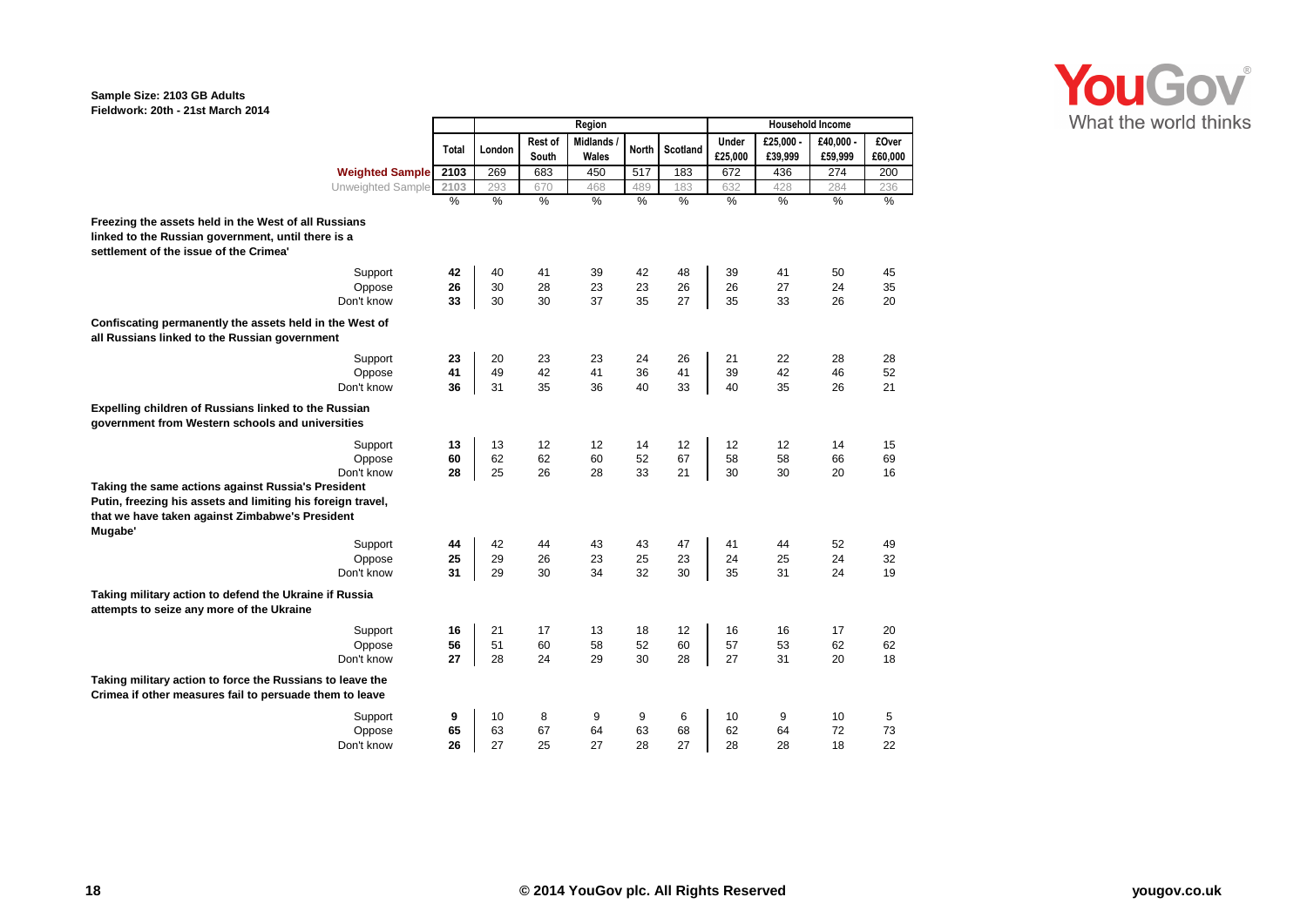|                                                                                                   |                              |                |                | <b>Voting intention</b> |                 |                | <b>2010 Vote</b> |                |                | Gender        |               | Age         |                |                |                | <b>Social Grade</b> |
|---------------------------------------------------------------------------------------------------|------------------------------|----------------|----------------|-------------------------|-----------------|----------------|------------------|----------------|----------------|---------------|---------------|-------------|----------------|----------------|----------------|---------------------|
|                                                                                                   | Total                        | Con I          | Lab            | Lib<br>Dem              | <b>UKIP</b>     | Con            | Lab              | Lib<br>Dem     | Male           | Female        | 18-24         | 25-39 40-59 |                | $60+$          | ABC1           | C <sub>2</sub> DE   |
| <b>Weighted Sample</b>                                                                            | 2103                         | 579            | 610            | 152                     | $\frac{1}{172}$ | 638            | 515              | 417            | 1020           | 1083          | 250           | 532         | 719            | 601            | 1199           | 904                 |
| Unweighted Sample 2103                                                                            |                              | 526            | 642            | 139                     | 194             | 590            | 547              | 430            | 1004           | 1099          | 223           | 429         | 873            | 578            | 1358           | 745                 |
|                                                                                                   | $\frac{0}{0}$                | %              | %              | $\%$                    | $\frac{0}{0}$   | $\frac{0}{2}$  | $\frac{0}{0}$    | $\frac{0}{0}$  | $\frac{0}{0}$  | $\frac{0}{0}$ | $\frac{0}{0}$ | $\%$        | $\%$           | $\frac{0}{0}$  | $\frac{0}{0}$  | %                   |
| Do you think the measures in this week's budget will be<br>good or bad for the economy?           |                              |                |                |                         |                 |                |                  |                |                |               |               |             |                |                |                |                     |
| Good for the economy                                                                              | 27                           | 64             | 6              | 29                      | 24              | 52             | 9                | 19             | 32             | 23            | 23            | 28          | 25             | 31             | 32             | 21                  |
| Bad for the economy                                                                               | 17                           | $\overline{4}$ | 33             | 9                       | 14              | 6              | 30               | 17             | 18             | 17            | 20            | 21          | 17             | 13             | 16             | 19                  |
| Neither good nor bad                                                                              | 39                           | 24             | 50             | 44                      | 49              | 31             | 47               | 47             | 39             | 39            | 28            | 31          | 43             | 46             | 38             | 40                  |
| Don't know                                                                                        | 16                           | 8              | 11             | 18                      | 13              | 10             | 14               | 17             | 11             | 21            | 29            | 21          | 15             | 10             | 14             | 20                  |
| Do you feel you are better off or worse off than four<br>years ago?                               |                              |                |                |                         |                 |                |                  |                |                |               |               |             |                |                |                |                     |
| Better off                                                                                        | 18                           | 35             | 8              | 18                      | 13              | 29             | $\overline{7}$   | 18             | 21             | 15            | 29            | 26          | 14             | 11             | 22             | 12                  |
| Worse off                                                                                         | 55                           | 32             | 74             | 46                      | 67              | 41             | 73               | 56             | 52             | 58            | 35            | 52          | 62             | 59             | 51             | 62                  |
| Neither better nor worse off                                                                      | 23                           | 32             | 15             | 34                      | 18              | 29             | 17               | 24             | 24             | 22            | 20            | 18          | 22             | 29             | 24             | 22                  |
| Don't know                                                                                        | 4                            | $\mathbf{1}$   | $\overline{2}$ | 2                       | $\overline{2}$  | $\overline{1}$ | 3                | $\overline{2}$ | 3              | 5             | 16            | 5           | $\overline{2}$ | $\mathbf{1}$   | $\overline{4}$ | 5                   |
| Do you feel you are better off or worse off than a year<br>ago?                                   |                              |                |                |                         |                 |                |                  |                |                |               |               |             |                |                |                |                     |
| Better off                                                                                        | 16                           | 33             | $\overline{7}$ | 20                      | 8               | 26             | 8                | 15             | 19             | 13            | 26            | 23          | 13             | 10             | 20             | 11                  |
| Worse off                                                                                         | 47                           | 25             | 66             | 32                      | 57              | 34             | 63               | 46             | 46             | 48            | 38            | 44          | 51             | 49             | 43             | 53                  |
| Neither better nor worse off                                                                      | 34                           | 42             | 25             | 45                      | 35              | 40             | 28               | 37             | 33             | 34            | 23            | 30          | 35             | 39             | 35             | 32                  |
| Don't know                                                                                        | 3                            | $\mathbf 0$    | $\overline{1}$ | 3                       | $\mathbf 0$     | $\mathbf{1}$   | $\overline{2}$   | $\overline{2}$ | $\overline{2}$ | 4             | 13            | 3           | $\mathbf{1}$   | $\overline{2}$ | 2              | $\overline{4}$      |
| And do you think you personally will be better off or<br>worse off as a result of the budget?     |                              |                |                |                         |                 |                |                  |                |                |               |               |             |                |                |                |                     |
| Better off                                                                                        | 17                           | 39             | 5              | 22                      | 13              | 31             | $\overline{7}$   | 15             | 22             | 13            | 18            | 21          | 13             | 18             | 21             | 13                  |
| Worse off                                                                                         | 22                           | $\overline{7}$ | 38             | 12                      | 29              | 12             | 32               | 19             | 22             | 22            | 21            | 22          | 27             | 17             | 20             | 25                  |
| Neither better nor worse off                                                                      | 49                           | 49             | 48             | 53                      | 54              | 50             | 52               | 51             | 46             | 51            | 38            | 44          | 49             | 56             | 49             | 48                  |
| Don't know                                                                                        | 12                           | 5              | 9              | 13                      | $\overline{4}$  | $\overline{7}$ | 10               | 15             | 9              | 15            | 22            | 13          | 10             | 9              | 10             | 14                  |
| Mar<br>$20 - 21$<br>2013                                                                          | <b>Mar 20-</b><br>21<br>2014 |                |                |                         |                 |                |                  |                |                |               |               |             |                |                |                |                     |
| Who would you most trust to make the right decisions<br>about improving the state of the economy? |                              |                |                |                         |                 |                |                  |                |                |               |               |             |                |                |                |                     |
| The Conservative/Liberal Democrat coalition<br>32                                                 | 35                           | 87             | 2              | 49                      | 33              | 71             | 6                | 29             | 41             | 29            | 23            | 30          | 34             | 43             | 42             | 25                  |
| 28<br>The Labour party                                                                            | 22                           | $\mathbf{1}$   | 68             | $\overline{7}$          | 5               | 5              | 54               | 21             | 24             | 21            | 21            | 26          | 23             | 19             | 21             | 24                  |
| 30<br>Neither                                                                                     | 31                           | 9              | 23             | 28                      | 55              | 18             | 27               | 40             | 27             | 33            | 36            | 27          | 32             | 29             | 27             | 35                  |
| 10<br>Don't know                                                                                  | 13                           | 3              | $\overline{7}$ | 17                      | 8               | 6              | 12               | 11             | 8              | 17            | 20            | 17          | 10             | 8              | 10             | 16                  |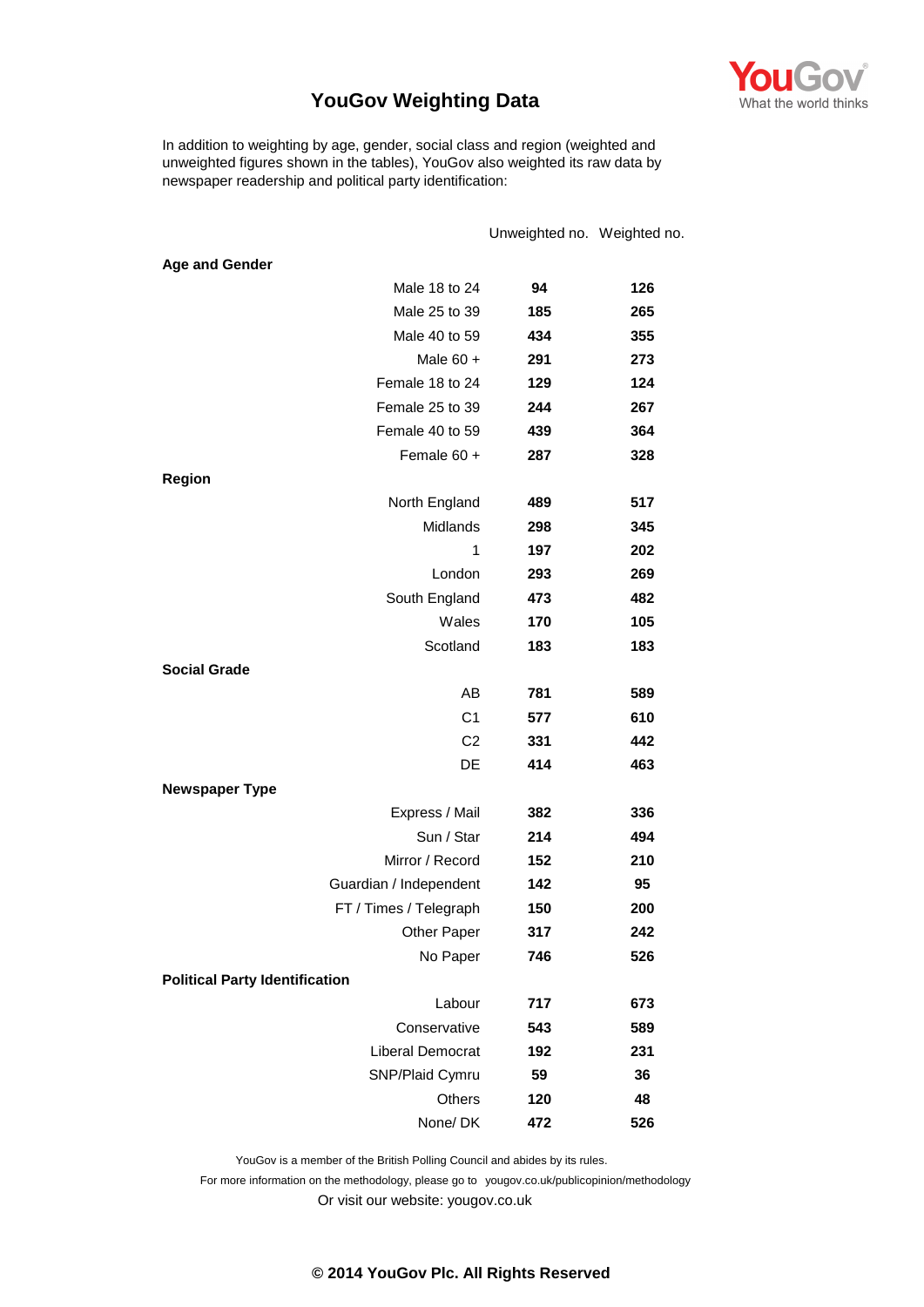|                                                                                                   |                              |               |                  | Region                   |                |                |                  | <b>Household Income</b> |                      |                  |
|---------------------------------------------------------------------------------------------------|------------------------------|---------------|------------------|--------------------------|----------------|----------------|------------------|-------------------------|----------------------|------------------|
|                                                                                                   | Total                        | London        | Rest of<br>South | <b>Midlands</b><br>Wales | <b>North</b>   | Scotland       | Under<br>£25,000 | £25.000 -<br>£39,999    | £40.000 -<br>£59,999 | £Over<br>£60,000 |
| <b>Weighted Sample</b>                                                                            | 2103                         | 269           | 683              | 450                      | 517            | 183            | 672              | 436                     | 274                  | 200              |
| Unweighted Sample 2103                                                                            |                              | 293           | 670              | 468                      | 489            | 183            | 632              | 428                     | 284                  | 236              |
|                                                                                                   | $\frac{1}{2}$                | $\frac{0}{0}$ | $\frac{0}{0}$    | $\frac{0}{0}$            | $\frac{0}{0}$  | $\frac{0}{0}$  | $\%$             | $\frac{0}{0}$           | $\frac{0}{0}$        | $\frac{0}{0}$    |
| Do you think the measures in this week's budget will be<br>good or bad for the economy?           |                              |               |                  |                          |                |                |                  |                         |                      |                  |
| Good for the economy                                                                              | 27                           | 31            | 32               | 25                       | 24             | 17             | 21               | 27                      | 38                   | 44               |
| Bad for the economy                                                                               | 17                           | 14            | 15               | 18                       | 20             | 22             | 21               | 17                      | 16                   | 13               |
| Neither good nor bad                                                                              | 39                           | 35            | 37               | 39                       | 42             | 43             | 41               | 41                      | 33                   | 32               |
| Don't know                                                                                        | 16                           | 20            | 16               | 18                       | 14             | 19             | 17               | 14                      | 12                   | 10               |
| Do you feel you are better off or worse off than four<br>years ago?                               |                              |               |                  |                          |                |                |                  |                         |                      |                  |
| Better off                                                                                        | 18                           | 21            | 20               | 17                       | 15             | 14             | 12               | 20                      | 29                   | 30               |
| Worse off                                                                                         | 55                           | 50            | 51               | 59                       | 58             | 60             | 64               | 56                      | 43                   | 46               |
| Neither better nor worse off                                                                      | 23                           | 23            | 25               | 20                       | 23             | 23             | 19               | 22                      | 26                   | 23               |
| Don't know                                                                                        | $\overline{\mathbf{4}}$      | 6             | $\overline{4}$   | $\overline{4}$           | $\overline{4}$ | $\overline{4}$ | 5                | $\overline{2}$          | 2                    | $\mathbf{1}$     |
| Do you feel you are better off or worse off than a year<br>ago?                                   |                              |               |                  |                          |                |                |                  |                         |                      |                  |
| Better off                                                                                        | 16                           | 22            | 19               | 15                       | 12             | 12             | 11               | 16                      | 29                   | 28               |
| Worse off                                                                                         | 47                           | 45            | 45               | 50                       | 48             | 51             | 57               | 46                      | 36                   | 38               |
| Neither better nor worse off                                                                      | 34                           | 28            | 33               | 32                       | 37             | 34             | 30               | 37                      | 34                   | 33               |
| Don't know                                                                                        | $\overline{\mathbf{3}}$      | 5             | 3                | 3                        | 3              | 2              | 3                | $\overline{2}$          | 2                    | $\mathbf{1}$     |
| And do you think you personally will be better off or<br>worse off as a result of the budget?     |                              |               |                  |                          |                |                |                  |                         |                      |                  |
| Better off                                                                                        | 17                           | 18            | 21               | 15                       | 16             | 10             | 13               | 18                      | 23                   | 32               |
| Worse off                                                                                         | 22                           | 22            | 20               | 22                       | 23             | 29             | 27               | 25                      | 18                   | 18               |
| Neither better nor worse off                                                                      | 49                           | 45            | 47               | 50                       | 51             | 47             | 45               | 49                      | 52                   | 46               |
| Don't know                                                                                        | 12                           | 15            | 11               | 13                       | 10             | 13             | 15               | 9                       | $\overline{7}$       | 5                |
| Mar<br>$20 - 21$<br>2013                                                                          | <b>Mar 20-</b><br>21<br>2014 |               |                  |                          |                |                |                  |                         |                      |                  |
| Who would you most trust to make the right decisions<br>about improving the state of the economy? |                              |               |                  |                          |                |                |                  |                         |                      |                  |
| 32<br>The Conservative/Liberal Democrat coalition                                                 | 35                           | 37            | 39               | 34                       | 32             | 23             | 30               | 33                      | 44                   | 53               |
| 28<br>The Labour party                                                                            | 22                           | 21            | 18               | 23                       | 25             | 29             | 26               | 24                      | 19                   | 16               |
| 30<br>Neither                                                                                     | 31                           | 30            | 28               | 32                       | 32             | 35             | 33               | 30                      | 26                   | 22               |
| 10<br>Don't know                                                                                  | 13                           | 11            | 15               | 11                       | 11             | 13             | 12               | 12                      | 11                   | 10               |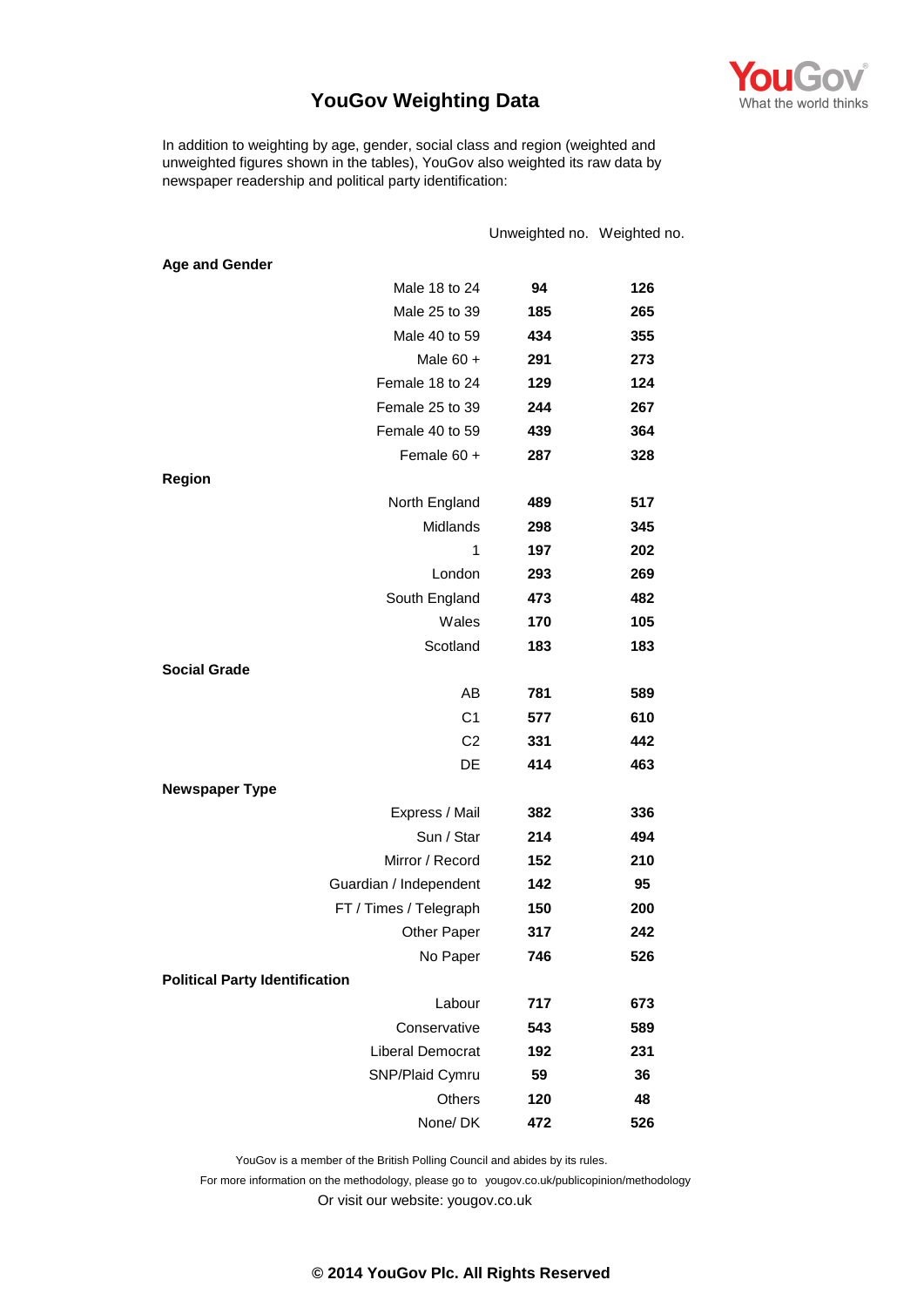|                                                      |                           |                |                |     | <b>Voting intention</b> |                |                | <b>2010 Vote</b> |                |                | Gender |                | Age            |       |                |                | <b>Social Grade</b> |
|------------------------------------------------------|---------------------------|----------------|----------------|-----|-------------------------|----------------|----------------|------------------|----------------|----------------|--------|----------------|----------------|-------|----------------|----------------|---------------------|
|                                                      |                           | Total          | Con            | Lab | Lib<br>Dem              | UKIP           | Con            | Lab              | Lib<br>Dem     | Male           | Female | 18-24          | 25-39          | 40-59 | $60+$          | ABC1           | C <sub>2</sub> DE   |
|                                                      | <b>Weighted Sample</b>    | 2103           | 579            | 610 | 152                     | 172            | 638            | 515              | 417            | 1020           | 1083   | 250            | 532            | 719   | 601            | 1199           | 904                 |
|                                                      | Unweighted Sample         | 2103           | 526            | 642 | 139                     | 194            | 590            | 547              | 430            | 1004           | 1099   | 223            | 429            | 873   | 578            | 358            | 745                 |
|                                                      |                           | $\frac{0}{0}$  | $\%$           | %   | $\frac{0}{0}$           | %              | $\frac{0}{0}$  | %                | %              | $\frac{1}{2}$  | %      | $\%$           | $\frac{0}{0}$  | %     | %              | $\frac{9}{6}$  | %                   |
|                                                      |                           |                |                |     |                         |                |                |                  |                |                |        |                |                |       |                |                |                     |
| How much do trust each of these parties to take the  |                           |                |                |     |                         |                |                |                  |                |                |        |                |                |       |                |                |                     |
| right decisions about taxes, public spending and the |                           |                |                |     |                         |                |                |                  |                |                |        |                |                |       |                |                |                     |
| economy?<br><b>The Conservatives</b>                 |                           |                |                |     |                         |                |                |                  |                |                |        |                |                |       |                |                |                     |
|                                                      | Trust a lot               | 11             | 36             | 1   | 3                       | 6              | 28             | 1                | 3              | 14             | 8      | 9              | 10             | 10    | 13             | 13             | 9                   |
|                                                      | Trust to some extent      | 28             | 53             | 9   | 40                      | 35             | 48             | 12               | 27             | 31             | 26     | 22             | 27             | 27    | 33             | 32             | 23                  |
|                                                      | <b>TOTAL TRUST</b>        | 39             | 89             | 10  | 43                      | 41             | 76             | 13               | 30             | 45             | 34     | 31             | 37             | 37    | 46             | 45             | 32                  |
|                                                      | Do not trust much         | 21             | $\overline{7}$ | 25  | 44                      | 29             | 13             | 24               | 30             | 20             | 22     | 28             | 20             | 20    | 20             | 21             | 20                  |
|                                                      | Do not trust at all       | 33             | $\overline{2}$ | 62  | 9                       | 30             | 7              | 57               | 34             | 32             | 34     | 30             | 31             | 39    | 30             | 28             | 40                  |
|                                                      | <b>TOTAL DO NOT TRUST</b> | 54             | 9              | 87  | 53                      | 59             | 20             | 81               | 64             | 52             | 56     | 58             | 51             | 59    | 50             | 49             | 60                  |
|                                                      | Don't know                | $\overline{7}$ | $\overline{2}$ | 3   | 5                       | $\mathbf{1}$   | 3              | 5                | $\overline{4}$ | 3              | 10     | 11             | 11             | 4     | $\overline{4}$ | 5              | 8                   |
| Labour                                               |                           |                |                |     |                         |                |                |                  |                |                |        |                |                |       |                |                |                     |
|                                                      | Trust a lot               | 7              | 1              | 23  | 1                       | $\mathbf 0$    | 1              | 19               | 5              | 8              | 6      | $\overline{7}$ | $\overline{7}$ | 8     | 7              | 6              | 9                   |
|                                                      | Trust to some extent      | 27             | 9              | 60  | 31                      | $\overline{7}$ | 9              | 50               | 36             | 28             | 26     | 33             | 32             | 26    | 21             | 27             | 27                  |
|                                                      | <b>TOTAL TRUST</b>        | 34             | 10             | 83  | 32                      | $\overline{7}$ | 10             | 69               | 41             | 36             | 32     | 40             | 39             | 34    | 28             | 33             | 36                  |
|                                                      | Do not trust much         | 26             | 30             | 11  | 42                      | 32             | 28             | 17               | 33             | 25             | 27     | 22             | 26             | 25    | 27             | 25             | 27                  |
|                                                      | Do not trust at all       | 33             | 58             | 3   | 22                      | 60             | 58             | 10               | 21             | 36             | 30     | 26             | 23             | 36    | 41             | 36             | 29                  |
|                                                      | <b>TOTAL DO NOT TRUST</b> | 59             | 88             | 14  | 64                      | 92             | 86             | 27               | 54             | 61             | 57     | 48             | 49             | 61    | 68             | 61             | 56                  |
| <b>The Liberal Democrats</b>                         | Don't know                | $\overline{7}$ | $\overline{2}$ | 3   | $\overline{4}$          | $\mathbf{1}$   | $\overline{4}$ | 5                | 6              | 3              | 11     | 11             | 12             | 5     | 4              | 6              | 9                   |
|                                                      | Trust a lot               | 3              | $\overline{2}$ | 1   | 22                      | 1              | 1              | 1                | 8              | 3              | 2      | 5              | 3              | 2     | 1              | 3              | 2                   |
|                                                      | Trust to some extent      | 23             | 33             | 16  | 56                      | 10             | 27             | 15               | 38             | 24             | 22     | 17             | 23             | 24    | 23             | 26             | 18                  |
|                                                      | <b>TOTAL TRUST</b>        | 26             | 35             | 17  | 78                      | 11             | 28             | 16               | 46             | 27             | 24     | 22             | 26             | 26    | 24             | 29             | 20                  |
|                                                      | Do not trust much         | 31             | 39             | 31  | 15                      | 26             | 38             | 28               | 27             | 31             | 31     | 33             | 29             | 32    | 31             | 31             | 31                  |
|                                                      | Do not trust at all       | 35             | 22             | 47  | 3                       | 60             | 28             | 49               | 22             | 38             | 33     | 32             | 30             | 37    | 40             | 33             | 39                  |
|                                                      | <b>TOTAL DO NOT TRUST</b> | 66             | 61             | 78  | 18                      | 86             | 66             | 77               | 49             | 69             | 64     | 65             | 59             | 69    | 71             | 64             | 70                  |
|                                                      | Don't know                | 8              | $\overline{4}$ | 5   | 5                       | 3              | 5              | $\overline{7}$   | 5              | $\overline{4}$ | 12     | 12             | 14             | 6     | 5              | $\overline{7}$ | 10                  |
| <b>UK Independence Party</b>                         |                           |                |                |     |                         |                |                |                  |                |                |        |                |                |       |                |                |                     |
|                                                      | Trust a lot               | $\mathbf{2}$   | $\mathbf 1$    | 1   | 0                       | 20             | 3              | 1                | 1              | 3              | 1      | $\overline{2}$ | $\mathbf{1}$   | 3     | 2              | 2              | 2                   |
|                                                      | Trust to some extent      | 13             | 14             | 9   | 8                       | 57             | 19             | 9                | 13             | 16             | 10     | 13             | 10             | 14    | 15             | 12             | 14                  |
|                                                      | <b>TOTAL TRUST</b>        | 15             | 15             | 10  | 8                       | 77             | 22             | 10               | 14             | 19             | 11     | 15             | 11             | 17    | 17             | 14             | 16                  |
|                                                      | Do not trust much         | 22             | 29             | 17  | 27                      | 11             | 27             | 16               | 20             | 19             | 24     | 20             | 24             | 20    | 22             | 21             | 23                  |
|                                                      | Do not trust at all       | 47             | 41             | 63  | 54                      | 3              | 35             | 63               | 54             | 50             | 45     | 48             | 44             | 50    | 47             | 51             | 42                  |
|                                                      | <b>TOTAL DO NOT TRUST</b> | 69             | 70             | 80  | 81                      | 14             | 62             | 79               | 74             | 69             | 69     | 68             | 68             | 70    | 69             | 72             | 65                  |
|                                                      | Don't know                | 16             | 15             | 11  | 12                      | 8              | 16             | 11               | 12             | 12             | 19     | 17             | 20             | 14    | 13             | 14             | 18                  |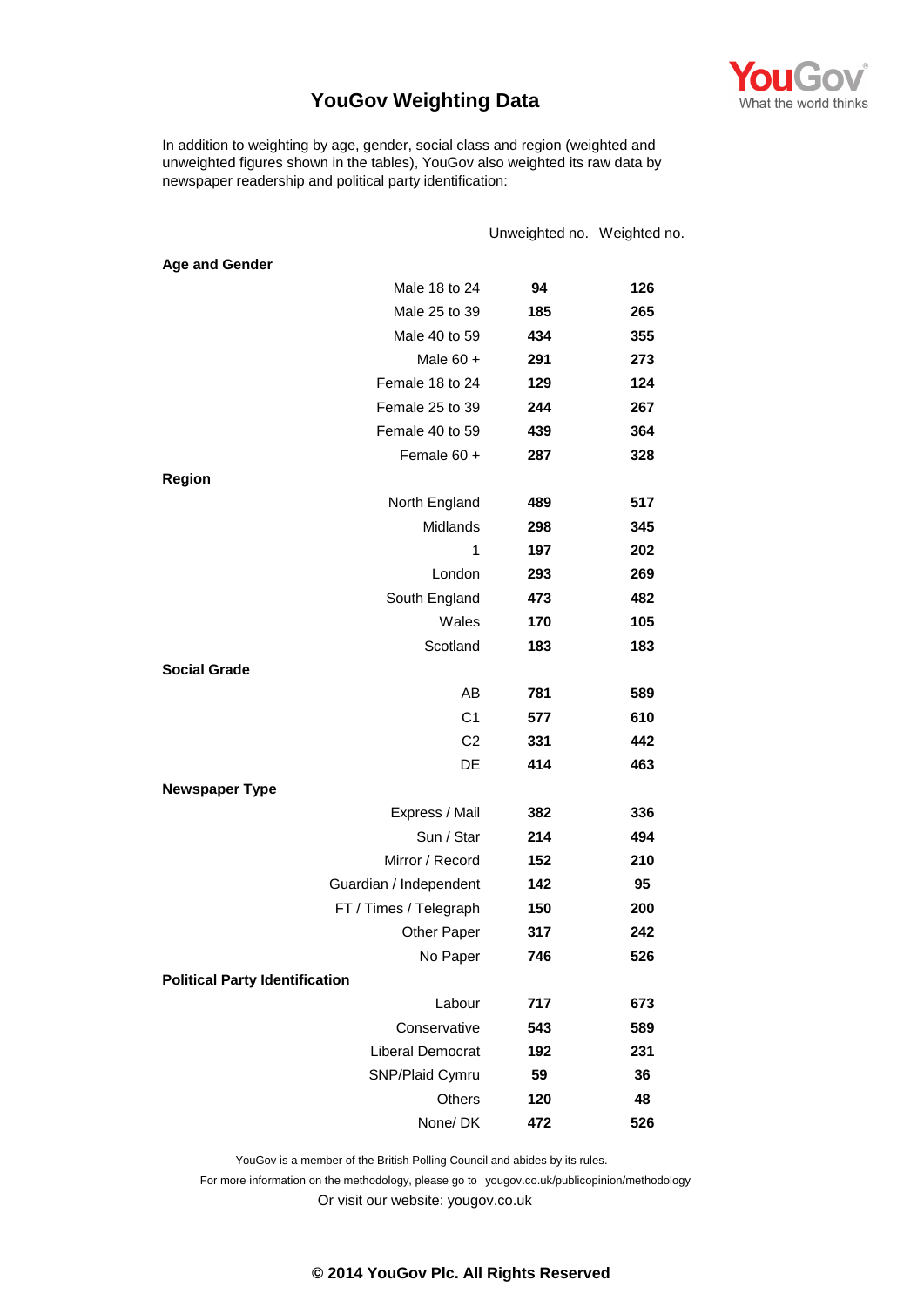|                                                                                                             |                         |                |                  | Region                   |                |                |                         |                      | <b>Household Income</b>    |                  |
|-------------------------------------------------------------------------------------------------------------|-------------------------|----------------|------------------|--------------------------|----------------|----------------|-------------------------|----------------------|----------------------------|------------------|
|                                                                                                             | Total                   | London         | Rest of<br>South | <b>Midlands</b><br>Wales | <b>North</b>   | Scotland       | <b>Under</b><br>£25,000 | £25,000 -<br>£39,999 | £40.000 $\cdot$<br>£59,999 | £Over<br>£60,000 |
| <b>Weighted Sample</b>                                                                                      | 2103                    | 269            | 683              | 450                      | 517            | 183            | 672                     | 436                  | 274                        | 200              |
| <b>Unweighted Sample</b>                                                                                    | 2103                    | 293            | 670              | 468                      | 489            | 183            | 632                     | 428                  | 284                        | 236              |
|                                                                                                             | %                       | $\frac{0}{0}$  | $\frac{0}{0}$    | $\frac{0}{0}$            | %              | %              | $\frac{0}{2}$           | %                    | %                          | $\frac{0}{0}$    |
| How much do trust each of these parties to take the<br>right decisions about taxes, public spending and the |                         |                |                  |                          |                |                |                         |                      |                            |                  |
| economy?                                                                                                    |                         |                |                  |                          |                |                |                         |                      |                            |                  |
| <b>The Conservatives</b>                                                                                    |                         |                |                  |                          |                |                |                         |                      |                            |                  |
| Trust a lot<br>Trust to some extent                                                                         | 11<br>28                | 11<br>30       | 14<br>32         | 10<br>24                 | 10<br>29       | 8<br>18        | 9<br>23                 | 12<br>25             | 15<br>33                   | 16<br>43         |
| <b>TOTAL TRUST</b>                                                                                          | 39                      | 41             | 46               | 34                       | 39             | 26             | 32                      | 37                   | 48                         | 59               |
| Do not trust much                                                                                           | 21                      | 23             | 21               | 21                       | 20             | 19             | 21                      | 24                   | 18                         | 17               |
| Do not trust at all                                                                                         | 33                      | 29             | 27               | 36                       | 36             | 51             | 40                      | 31                   | 28                         | 22               |
| <b>TOTAL DO NOT TRUST</b>                                                                                   | 54                      | 52             | 48               | 57                       | 56             | 70             | 61                      | 55                   | 46                         | 39               |
| Don't know                                                                                                  | $\overline{\mathbf{r}}$ | $\overline{7}$ | $\overline{7}$   | 8                        | 6              | $\overline{4}$ | 6                       | $\overline{7}$       | 5                          | $\overline{2}$   |
| Labour                                                                                                      |                         |                |                  |                          |                |                |                         |                      |                            |                  |
| Trust a lot                                                                                                 | $\overline{\mathbf{r}}$ | 6              | 6                | 8                        | 8              | 9              | 10                      | $\overline{7}$       | 3                          | 8                |
| Trust to some extent                                                                                        | 27                      | 30             | 24               | 24                       | 30             | 31             | 26                      | 29                   | 31                         | 24               |
| <b>TOTAL TRUST</b>                                                                                          | 34                      | 36             | 30               | 32                       | 38             | 40             | 36                      | 36                   | 34                         | 32               |
| Do not trust much                                                                                           | 26                      | 27             | 25               | 27                       | 26             | 21             | 29                      | 23                   | 24                         | 26               |
| Do not trust at all                                                                                         | 33                      | 29             | 38               | 33                       | 29             | 34             | 27                      | 33                   | 37                         | 39               |
| <b>TOTAL DO NOT TRUST</b>                                                                                   | 59                      | 56             | 63               | 60                       | 55             | 55             | 56                      | 56                   | 61                         | 65               |
| Don't know                                                                                                  | $\overline{7}$          | 8              | $\overline{7}$   | 9                        | $\overline{7}$ | $\overline{4}$ | $\overline{7}$          | 8                    | 5                          | 3                |
| <b>The Liberal Democrats</b>                                                                                |                         |                |                  |                          |                |                |                         |                      |                            |                  |
| Trust a lot                                                                                                 | 3                       | 3              | 3                | 3                        | $\overline{2}$ | $\overline{2}$ | 3                       | $\mathbf{1}$         | 3                          | 5                |
| Trust to some extent                                                                                        | 23                      | 28             | 27               | 16                       | 22             | 18             | 22                      | 22                   | 30                         | 24               |
| <b>TOTAL TRUST</b>                                                                                          | 26                      | 31             | 30               | 19                       | 24             | 20             | 25                      | 23                   | 33                         | 29               |
| Do not trust much                                                                                           | 31                      | 31             | 30               | 32                       | 30             | 35             | 29                      | 32                   | 33                         | 33               |
| Do not trust at all                                                                                         | 35                      | 27             | 33               | 38                       | 39             | 40             | 39                      | 36                   | 27                         | 34               |
| <b>TOTAL DO NOT TRUST</b>                                                                                   | 66                      | 58             | 63               | 70                       | 69             | 75             | 68                      | 68                   | 60                         | 67               |
| Don't know                                                                                                  | 8                       | 11             | 8                | 11                       | $\overline{7}$ | 5              | 8                       | 8                    | 6                          | 4                |
| <b>UK Independence Party</b>                                                                                |                         |                |                  |                          |                |                |                         |                      |                            |                  |
| Trust a lot                                                                                                 | 2                       | 3              | 3                | 3                        | 2              | 0              | 2                       | 2                    | 2                          | 3                |
| Trust to some extent                                                                                        | 13                      | 11             | 16               | 12                       | 14             | 6              | 14                      | 13                   | 10                         | 11               |
| <b>TOTAL TRUST</b>                                                                                          | 15                      | 14             | 19               | 15                       | 16             | 6              | 16                      | 15                   | 12                         | 14               |
| Do not trust much                                                                                           | 22                      | 22             | 23               | 22                       | 22             | 17             | 25                      | 21                   | 26                         | 21               |
| Do not trust at all                                                                                         | 47                      | 48             | 43               | 48                       | 48             | 58             | 44                      | 49                   | 49                         | 57               |
| <b>TOTAL DO NOT TRUST</b>                                                                                   | 69                      | 70             | 66               | 70                       | 70             | 75             | 69                      | 70                   | 75                         | 78               |
| Don't know                                                                                                  | 16                      | 16             | 16               | 15                       | 15             | 18             | 15                      | 16                   | 14                         | 8                |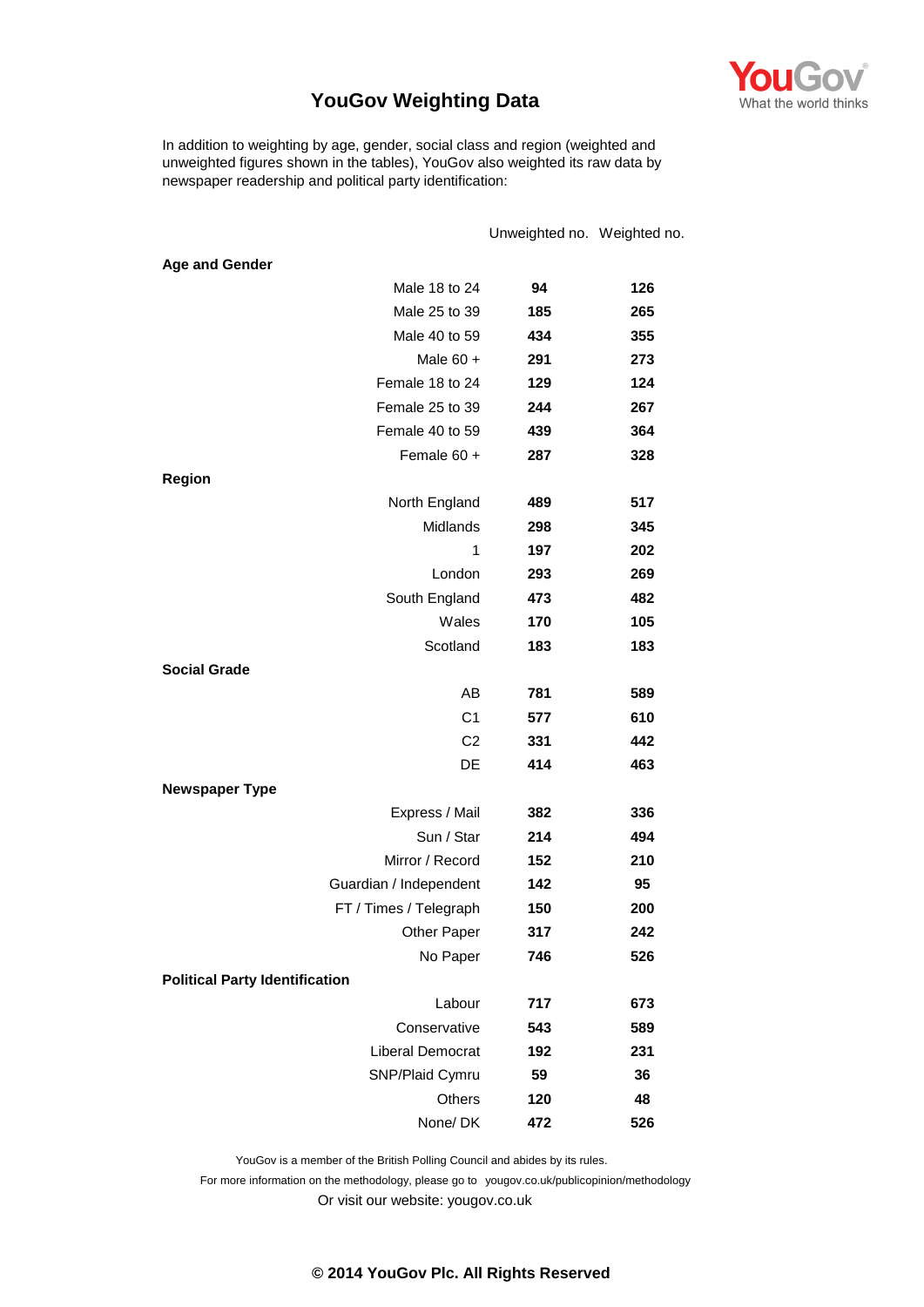|                        |       |         | <b>Voting intention</b> |                  |             |     | <b>2010 Vote</b> |            |        | Gender        |                   | Age | <b>Social Grade</b> |     |      |                               |
|------------------------|-------|---------|-------------------------|------------------|-------------|-----|------------------|------------|--------|---------------|-------------------|-----|---------------------|-----|------|-------------------------------|
|                        | Total | Con     | Lab                     | Lib<br>Dem       | <b>UKIP</b> | Con | Lab              | Lib<br>Dem | Male I | <b>Female</b> | 18-24 25-39 40-59 |     |                     | 60+ | ABC1 | C <sub>2</sub> D <sub>E</sub> |
| <b>Weighted Sample</b> | 2103  |         | 579 610                 | 152 <sub>1</sub> | 172         | 638 | 515              | 417        | 1020   | 1083          | 250               | 532 | 719                 | 601 | 1199 | 904                           |
| Unweighted Sample      | 2103  | 526 642 |                         | 39               | 194         | 590 | 547              | 430        | 004    | 099           | 223               | 429 | 873                 | 578 | 358  | 745                           |
|                        | %     | %       | %                       | %                | %           | %   | $\%$             | %          | $\%$   | %             | %                 | %   | %                   | %   | %    | %                             |

**Following the Budget, people who have built up pension savings will no longer be required ever to buy an annuity – that is convert their "pension pot" into a regular income. People will be allowed to draw on any or all of it as they choose. Like annuities, these payments would be subject to income tax.**

**Suppose you were now reaching retirement age, had pension savings and facing the decision on whether to convert any or all of your 'pension pot' into an annuity, which of these do you think you would do?**

Use most or all of the money to buy an annuity, in order to have a quaranteed income Use some of the money to buy an annuity, but keep much of the money back to spend in other ways

Not buy an annuity at all and keep control of the whole of my

**Would you take a significant part of your 'pension pot' as a lump sum to spend in the near future – for example, to spend on the 'holiday of a lifetime' or make a major purchase – or would you just draw on your pension pot as and when you need it?**

*[Only asked to respondents who will use some or all of the money to buy an annuity; n=1110]*

> Lump sum to spend in the near future Keep money for income or when I need it

**The Budget also increased the amount that each of us can save in a tax-free ISA to £15,000 a year. Do you think you will take advantage of this to increase your ISA savings?**

Yes, by saving more Yes, by switching other savings into ISAs but not by saving

| n annuity,                                          |                            |                            |               |              |               |                            |                            |               |                            |               |               |                |               |               |               |               |
|-----------------------------------------------------|----------------------------|----------------------------|---------------|--------------|---------------|----------------------------|----------------------------|---------------|----------------------------|---------------|---------------|----------------|---------------|---------------|---------------|---------------|
| y, in order to<br>teed income                       | 16                         | 18                         | 18            | 20           | 15            | 19                         | 18                         | 19            | 19                         | 13            | 12            | 17             | 15            | 19            | 19            | 12            |
| eep much of<br>n other ways                         | 22                         | 30                         | 20            | 24           | 26            | 28                         | 20                         | 21            | 23                         | 21            | 23            | 22             | 22            | 22            | 24            | 19            |
| whole of my<br>'pension pot'                        | 31                         | 32                         | 31            | 26           | 35            | 31                         | 30                         | 32            | 33                         | 29            | 18            | 21             | 33            | 42            | 31            | 31            |
| Don't know                                          | 31                         | 20                         | 31            | 30           | 23            | 23                         | 32                         | 28            | 26                         | 36            | 47            | 40             | 31            | 17            | 25            | 39            |
| sion pot'<br>or example,<br>e a major<br>ension pot |                            |                            |               |              |               |                            |                            |               |                            |               |               |                |               |               |               |               |
| r all of the                                        |                            |                            |               |              |               |                            |                            |               |                            |               |               |                |               |               |               |               |
| e near future<br>hen I need it<br>Not sure          | 20<br>73<br>$\overline{7}$ | 20<br>75<br>$\overline{4}$ | 21<br>70<br>9 | 6<br>86<br>9 | 20<br>77<br>4 | 22<br>73<br>$\overline{4}$ | 19<br>73<br>$\overline{7}$ | 14<br>78<br>8 | 18<br>75<br>$\overline{7}$ | 22<br>70<br>8 | 22<br>74<br>4 | 19<br>70<br>11 | 22<br>70<br>8 | 17<br>77<br>6 | 21<br>73<br>6 | 18<br>72<br>9 |
| ach of us                                           |                            |                            |               |              |               |                            |                            |               |                            |               |               |                |               |               |               |               |
| o increase                                          |                            |                            |               |              |               |                            |                            |               |                            |               |               |                |               |               |               |               |
| saving more                                         | 17                         | 27                         | 11            | 18           | 17            | 26                         | 12                         | 18            | 20                         | 15            | 26            | 21             | 14            | 14            | 22            | 11            |
| ot by saving<br>more overall                        | 17                         | 23                         | 15            | 17           | 19            | 21                         | 17                         | 18            | 18                         | 17            | 15            | 13             | 12            | 29            | 20            | 14            |
| No                                                  | 46                         | 33                         | 57            | 38           | 51            | 38                         | 54                         | 47            | 46                         | 46            | 27            | 47             | 54            | 42            | 42            | 50            |

Not sure **19** 16 17 26 13 16 17 17 16 23 31 19 19 15 16 25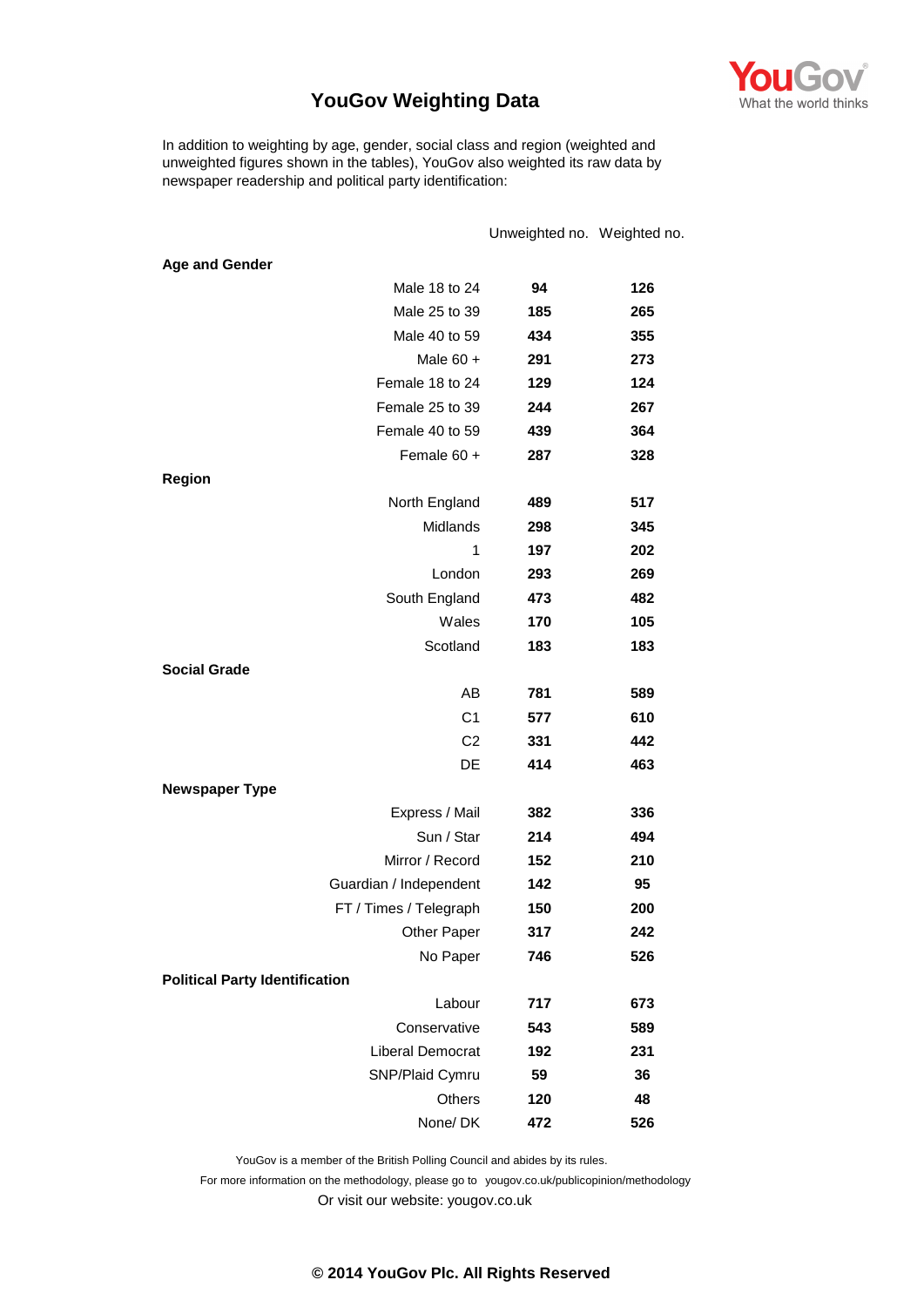|                        |       |        |                         | Region              |              |          | <b>Household Income</b> |                      |                      |                  |  |  |  |  |
|------------------------|-------|--------|-------------------------|---------------------|--------------|----------|-------------------------|----------------------|----------------------|------------------|--|--|--|--|
|                        | Total | London | <b>Rest of</b><br>South | Midlands /<br>Wales | <b>North</b> | Scotland | Under<br>£25.000        | £25.000 -<br>£39.999 | £40.000 -<br>£59.999 | £Over<br>£60,000 |  |  |  |  |
| <b>Weighted Sample</b> | 2103  | 269    | 683                     | 450                 | 517          | 183      | 672                     | 436                  | 274                  | 200              |  |  |  |  |
| Unweighted Sample      | 2103  | 293    | 670                     | 468                 | 489          | 183      | 632                     | 428                  | 284                  | 236              |  |  |  |  |
|                        | %     | %      | %                       | %                   | %            | %        | %                       | %                    | %                    | %                |  |  |  |  |

**Following the Budget, people who have built up pension savings will no longer be required ever to buy an annuity – that is convert their "pension pot" into a regular income. People will be allowed to draw on any or all of it as they choose. Like annuities, these payments would be subject to income tax.**

**Suppose you were now reaching retirement age, had pension savings and facing the decision on whether to convert any or all of your 'pension pot' into an annuity, which of these do you think you would do?**

Use most or all of the money to buy an annuity, in order to have a guaranteed income **<sup>16</sup>** Use some of the money to buy an annuity, but keep much of the money back to spend in other ways **<sup>22</sup>** Not buy an annuity at all and keep control of the whole of my 'pension pot' **<sup>31</sup>** Don't know

**Would you take a significant part of your 'pension pot' as a lump sum to spend in the near future – for example, to spend on the 'holiday of a lifetime' or make a major purchase – or would you just draw on your pension pot as and when you need it?**

*[Only asked to respondents who will use some or all of the money to buy an annuity; n=1110]*

> Lump sum to spend in the near future Keep money for income or when I need it **73** Not sure

> > Not sure **19**

**The Budget also increased the amount that each of us can save in a tax-free ISA to £15,000 a year. Do you think you will take advantage of this to increase your ISA savings?**

Yes, by saving more **17** Yes, by switching other savings into ISAs but not by saving not by saving<br>more overall **17** No **46**

|  |  |  |  | 16 20 14 17 16 14 15 14 20 18<br>22 21 24 20 21 23 19 27 24 28<br>31 33 32 29 31 29 33 29 31 32<br>31 26 29 34 32 34 33 31 26 22 |  |
|--|--|--|--|----------------------------------------------------------------------------------------------------------------------------------|--|
|  |  |  |  |                                                                                                                                  |  |
|  |  |  |  |                                                                                                                                  |  |
|  |  |  |  |                                                                                                                                  |  |
|  |  |  |  |                                                                                                                                  |  |
|  |  |  |  |                                                                                                                                  |  |
|  |  |  |  |                                                                                                                                  |  |
|  |  |  |  |                                                                                                                                  |  |
|  |  |  |  | 20   19 19 18 25 18   20 20 24 23                                                                                                |  |

73 74 75 66 79 75 74 69 67 8 7 7 9 3 4 6 7 11

 19 18 14 12 13 15 22 34 19 16 17 14 13 17 20 20 44 48 49 54 54 54 44 35 18 19 21 21 20 14 14 11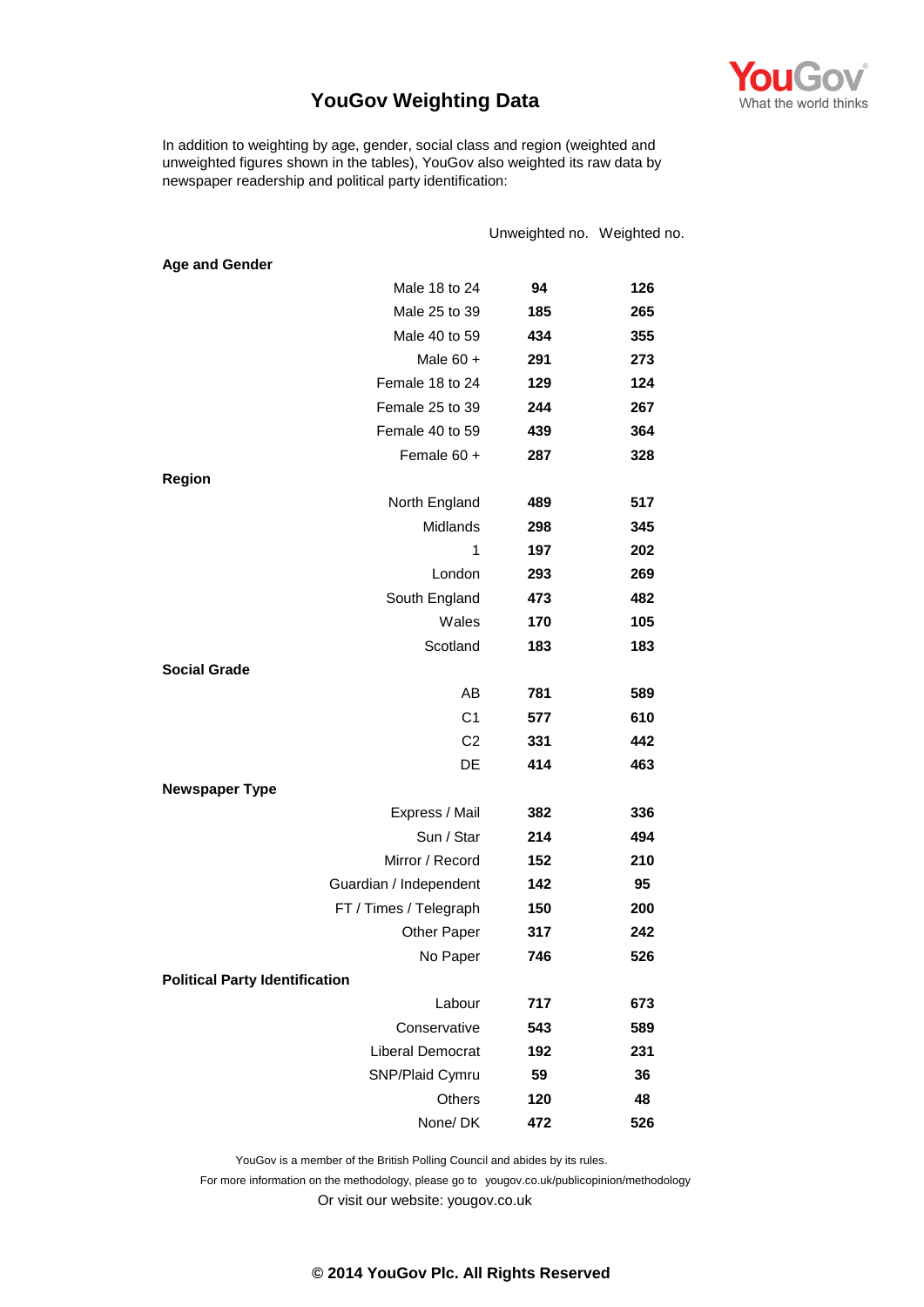|                                                                                                                                                                                                                                                                                                             |       | <b>Voting intention</b> |                      |         | <b>2010 Vote</b> |              |                    | Gender                        |                      | Age                  |             |          | <b>Social Grade</b> |                |                    |         |                   |
|-------------------------------------------------------------------------------------------------------------------------------------------------------------------------------------------------------------------------------------------------------------------------------------------------------------|-------|-------------------------|----------------------|---------|------------------|--------------|--------------------|-------------------------------|----------------------|----------------------|-------------|----------|---------------------|----------------|--------------------|---------|-------------------|
|                                                                                                                                                                                                                                                                                                             |       | <b>Total</b>            | Con Lab              |         | Lib<br>Dem       | <b>UKIP</b>  | Con                | Lab                           | Lib<br>Dem           |                      | Male Female | $18-24$  | 25-39               | 40-59          | 60+                | ABC1    | C <sub>2</sub> DE |
| <b>Weighted Sample</b>                                                                                                                                                                                                                                                                                      |       | 2103                    | 579 610              |         | 152              | 172          | 638                | 515                           | 417                  | 1020                 | 1083        | 250      | 532                 | 719            | 601                | 1199    | 904               |
| Unweighted Sample                                                                                                                                                                                                                                                                                           |       | 2103                    | 526                  | 642     | 139              | 194          | 590                | 547                           | 430                  | 1004                 | 1099        | 223      | 429                 | 873            | 578                | 1358    | 745               |
|                                                                                                                                                                                                                                                                                                             |       | $\%$                    | $\%$                 | %       | $\%$             | $\%$         | $\frac{0}{0}$      | %                             | %                    | %                    | %           | %        | %                   | %              | %                  | $\%$    | $\%$              |
| Turning to another issue; earlier this month protesters<br>overthrew the Ukrainian government and Russian<br>troops entered the Crimea region of Ukraine. At the<br>weekend people in the Crimea voted in a referendum on<br>whether to become part of Russia. How closely are you<br>following this story? |       |                         |                      |         |                  |              |                    |                               |                      |                      |             |          |                     |                |                    |         |                   |
| Very closely                                                                                                                                                                                                                                                                                                |       | 14                      | 16                   | 15      | 17               | 21           | 15                 | 14                            | 17                   | 20                   | 8           | 18       | 11                  | 11             | 19                 | 16      | 12                |
| Fairly closely                                                                                                                                                                                                                                                                                              |       | 41                      | 49                   | 46      | 39               | 34           | 45                 | 44                            | 41                   | 47                   | 35          | 30       | 34                  | 45             | 46                 | 46      | 34                |
| Not very closely                                                                                                                                                                                                                                                                                            |       | 21                      | 21                   | 18      | 20<br>20         | 24<br>20     | 24                 | 19                            | 21                   | 19                   | 23<br>25    | 21       | 24<br>23            | 21<br>20       | 19                 | 21      | 21                |
| I am aware of the stories but am not following them<br>I am not aware of the stories                                                                                                                                                                                                                        |       | 19<br>5                 | 14<br>$\overline{1}$ | 17<br>4 | $\overline{4}$   | $\mathbf{1}$ | 15<br>$\mathbf{1}$ | 19<br>$\overline{\mathbf{4}}$ | 19<br>$\overline{2}$ | 12<br>$\overline{2}$ | 8           | 14<br>17 | 8                   | $\overline{2}$ | 15<br>$\mathbf{1}$ | 14<br>3 | 25<br>8           |
|                                                                                                                                                                                                                                                                                                             |       |                         |                      |         |                  |              |                    |                               |                      |                      |             |          |                     |                |                    |         |                   |
| Generally speaking, who do you have more sympathy<br>for?                                                                                                                                                                                                                                                   |       |                         |                      |         |                  |              |                    |                               |                      |                      |             |          |                     |                |                    |         |                   |
| The Russian government                                                                                                                                                                                                                                                                                      |       | 5                       | 6                    | 4       | 3                | 13           | 5                  | 6                             | 4                    | 8                    | 3           | 4        | 3                   | 5              | 8                  | 5       | 5                 |
| The new Ukrainian government                                                                                                                                                                                                                                                                                |       | 44                      | 50                   | 49      | 42               | 42           | 50                 | 45                            | 48                   | 50                   | 39          | 41       | 43                  | 42             | 50                 | 48      | 39                |
| Neither                                                                                                                                                                                                                                                                                                     |       | 34                      | 32                   | 32      | 39               | 32           | 31                 | 33                            | 33                   | 34                   | 33          | 29       | 32                  | 40             | 30                 | 32      | 36                |
| Don't know                                                                                                                                                                                                                                                                                                  |       | 17                      | 12                   | 15      | 15               | 13           | 14                 | 15                            | 15                   | 9                    | 25          | 26       | 23                  | 13             | 13                 | 15      | 20                |
| Do you think the situation between Ukraine and Russia<br>is something that should concern Britain and other<br>Western countries, or is it purely a matter between<br><b>Russia and Ukraine?</b>                                                                                                            |       |                         |                      |         |                  |              |                    |                               |                      |                      |             |          |                     |                |                    |         |                   |
| Something that should concern Britain and the West                                                                                                                                                                                                                                                          |       | 44                      | 52                   | 47      | 55               | 29           | 49                 | 45                            | 49                   | 50                   | 38          | 41       | 44                  | 43             | 46                 | 50      | 36                |
| Something that should be a matter between Russia and<br>Ukraine                                                                                                                                                                                                                                             |       | 43                      | 39                   | 42      | 33               | 65           | 41                 | 44                            | 39                   | 42                   | 43          | 31       | 38                  | 47             | 46                 | 39      | 47                |
| Don't know                                                                                                                                                                                                                                                                                                  |       | 14                      | 9                    | 11      | 12               | 6            | 9                  | 12                            | 12                   | 8                    | 19          | 28       | 18                  | 10             | 8                  | 11      | 17                |
|                                                                                                                                                                                                                                                                                                             | Mar   | <b>Mar 20-</b>          |                      |         |                  |              |                    |                               |                      |                      |             |          |                     |                |                    |         |                   |
| Thinking more specifically about the type of actions<br>Western countries could take in response to the<br>situation in Ukraine, would you support or oppose<br>Britain and other Western countries taking the following<br>actions?<br>Imposing trade sanctions on Russia                                  | $5-6$ | 21                      |                      |         |                  |              |                    |                               |                      |                      |             |          |                     |                |                    |         |                   |
| Support                                                                                                                                                                                                                                                                                                     | 48    | 43                      | 47                   | 50      | 43               | 39           | 45                 | 44                            | 49                   | 48                   | 38          | 45       | 36                  | 45             | 45                 | 47      | 36                |
| Oppose                                                                                                                                                                                                                                                                                                      | 26    | 26                      | 26                   | 24      | 29               | 38           | 26                 | 28                            | 25                   | 32                   | 21          | 21       | 24                  | 27             | 30                 | 26      | 27                |
| Don't know                                                                                                                                                                                                                                                                                                  | 27    | 31                      | 27                   | 26      | 28               | 24           | 29                 | 28                            | 26                   | 21                   | 41          | 34       | 39                  | 28             | 26                 | 26      | 37                |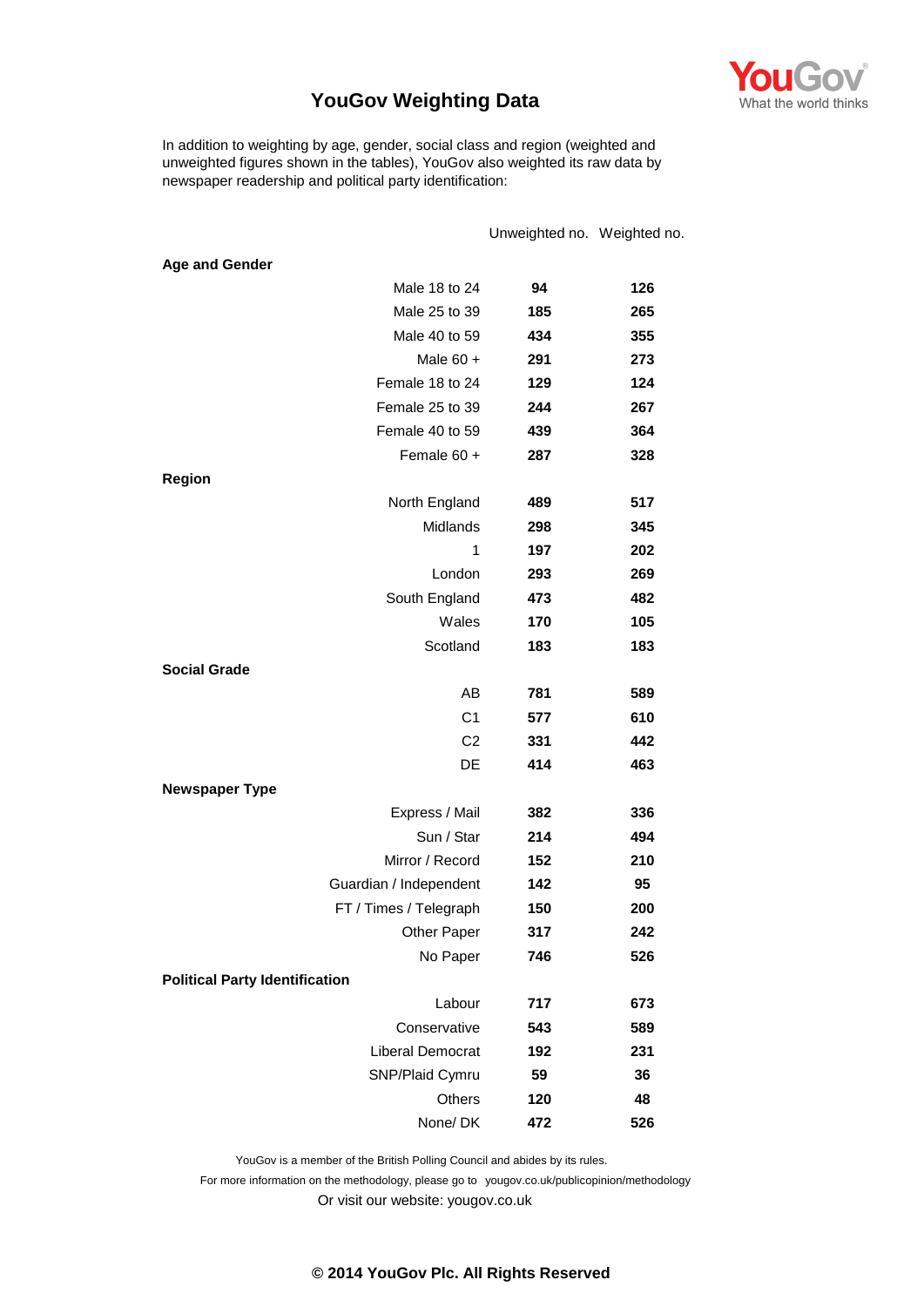|                                                                                                                                                                                                                                                                                                             |                                      |               |                  | Region            |               |               | <b>Household Income</b> |                      |                      |                         |  |
|-------------------------------------------------------------------------------------------------------------------------------------------------------------------------------------------------------------------------------------------------------------------------------------------------------------|--------------------------------------|---------------|------------------|-------------------|---------------|---------------|-------------------------|----------------------|----------------------|-------------------------|--|
|                                                                                                                                                                                                                                                                                                             | Total                                | London        | Rest of<br>South | Midlands<br>Wales | North         | Scotland      | <b>Under</b><br>£25,000 | £25,000 -<br>£39,999 | £40,000 -<br>£59,999 | <b>£Over</b><br>£60,000 |  |
| <b>Weighted Sample</b>                                                                                                                                                                                                                                                                                      | 2103                                 | 269           | 683              | 450               | 517           | 183           | 672                     | 436                  | 274                  | 200                     |  |
| Unweighted Sample                                                                                                                                                                                                                                                                                           | 2103                                 | 293           | 670              | 468               | 489           | 183           | 632                     | 428                  | 284                  | 236                     |  |
|                                                                                                                                                                                                                                                                                                             | %                                    | $\frac{0}{0}$ | $\frac{0}{0}$    | $\frac{0}{0}$     | $\frac{0}{0}$ | $\frac{0}{0}$ | $\frac{0}{0}$           | $\frac{0}{0}$        | $\frac{0}{0}$        | $\frac{0}{0}$           |  |
| Turning to another issue; earlier this month protesters<br>overthrew the Ukrainian government and Russian<br>troops entered the Crimea region of Ukraine. At the<br>weekend people in the Crimea voted in a referendum on<br>whether to become part of Russia. How closely are you<br>following this story? |                                      |               |                  |                   |               |               |                         |                      |                      |                         |  |
| Very closely                                                                                                                                                                                                                                                                                                | 14                                   | 14            | 16               | 12                | 13            | 14            | 14                      | 15                   | 15                   | 16                      |  |
| Fairly closely                                                                                                                                                                                                                                                                                              | 41                                   | 42            | 39               | 43                | 37            | 48            | 40                      | 40                   | 49                   | 51                      |  |
| Not very closely                                                                                                                                                                                                                                                                                            | 21                                   | 19            | 25               | 18                | 21            | 18            | 20                      | 24                   | 20                   | 19                      |  |
| I am aware of the stories but am not following them                                                                                                                                                                                                                                                         | 19                                   | 20            | 15               | 21                | 23            | 15            | 22                      | 17                   | 14                   | 11                      |  |
| I am not aware of the stories                                                                                                                                                                                                                                                                               | 5                                    | 5             | 5                | 5                 | 5             | 5             | 5                       | 4                    | $\overline{2}$       | 3                       |  |
| Generally speaking, who do you have more sympathy<br>for?                                                                                                                                                                                                                                                   |                                      |               |                  |                   |               |               |                         |                      |                      |                         |  |
| The Russian government                                                                                                                                                                                                                                                                                      | 5                                    | 5             | $\overline{7}$   | 5                 | 3             | 5             | 6                       | 5                    | 4                    | $\overline{7}$          |  |
| The new Ukrainian government                                                                                                                                                                                                                                                                                | 44                                   | 47            | 43               | 45                | 43            | 42            | 44                      | 41                   | 52                   | 49                      |  |
| Neither                                                                                                                                                                                                                                                                                                     | 34                                   | 34            | 34               | 33                | 34            | 34            | 34                      | 39                   | 27                   | 35                      |  |
| Don't know                                                                                                                                                                                                                                                                                                  | 17                                   | 13            | 15               | 18                | 20            | 19            | 16                      | 15                   | 17                   | 9                       |  |
| Do you think the situation between Ukraine and Russia<br>is something that should concern Britain and other<br>Western countries, or is it purely a matter between<br><b>Russia and Ukraine?</b>                                                                                                            |                                      |               |                  |                   |               |               |                         |                      |                      |                         |  |
| Something that should concern Britain and the West                                                                                                                                                                                                                                                          | 44                                   | 51            | 43               | 44                | 42            | 44            | 38                      | 44                   | 51                   | 58                      |  |
| Something that should be a matter between Russia and<br>Ukraine                                                                                                                                                                                                                                             | 43                                   | 38            | 43               | 43                | 44            | 42            | 48                      | 42                   | 40                   | 34                      |  |
| Don't know                                                                                                                                                                                                                                                                                                  | 14                                   | 11            | 15               | 13                | 14            | 14            | 15                      | 13                   | 9                    | 8                       |  |
| Thinking more specifically about the type of actions<br>Western countries could take in response to the<br>situation in Ukraine, would you support or oppose<br>Britain and other Western countries taking the following<br>actions?<br>Imposing trade sanctions on Russia                                  | Mar<br><b>Mar 20-</b><br>$5-6$<br>21 |               |                  |                   |               |               |                         |                      |                      |                         |  |
| Support                                                                                                                                                                                                                                                                                                     | 48<br>43                             | 45            | 42               | 42                | 41            | 48            | 40                      | 42                   | 52                   | 46                      |  |
| Oppose                                                                                                                                                                                                                                                                                                      | 26<br>26                             | 29            | 27               | 26                | 25            | 25            | 28                      | 27                   | 24                   | 35                      |  |
| Don't know                                                                                                                                                                                                                                                                                                  | 27<br>31                             | 26            | 31               | 32                | 34            | 27            | 32                      | 31                   | 24                   | 20                      |  |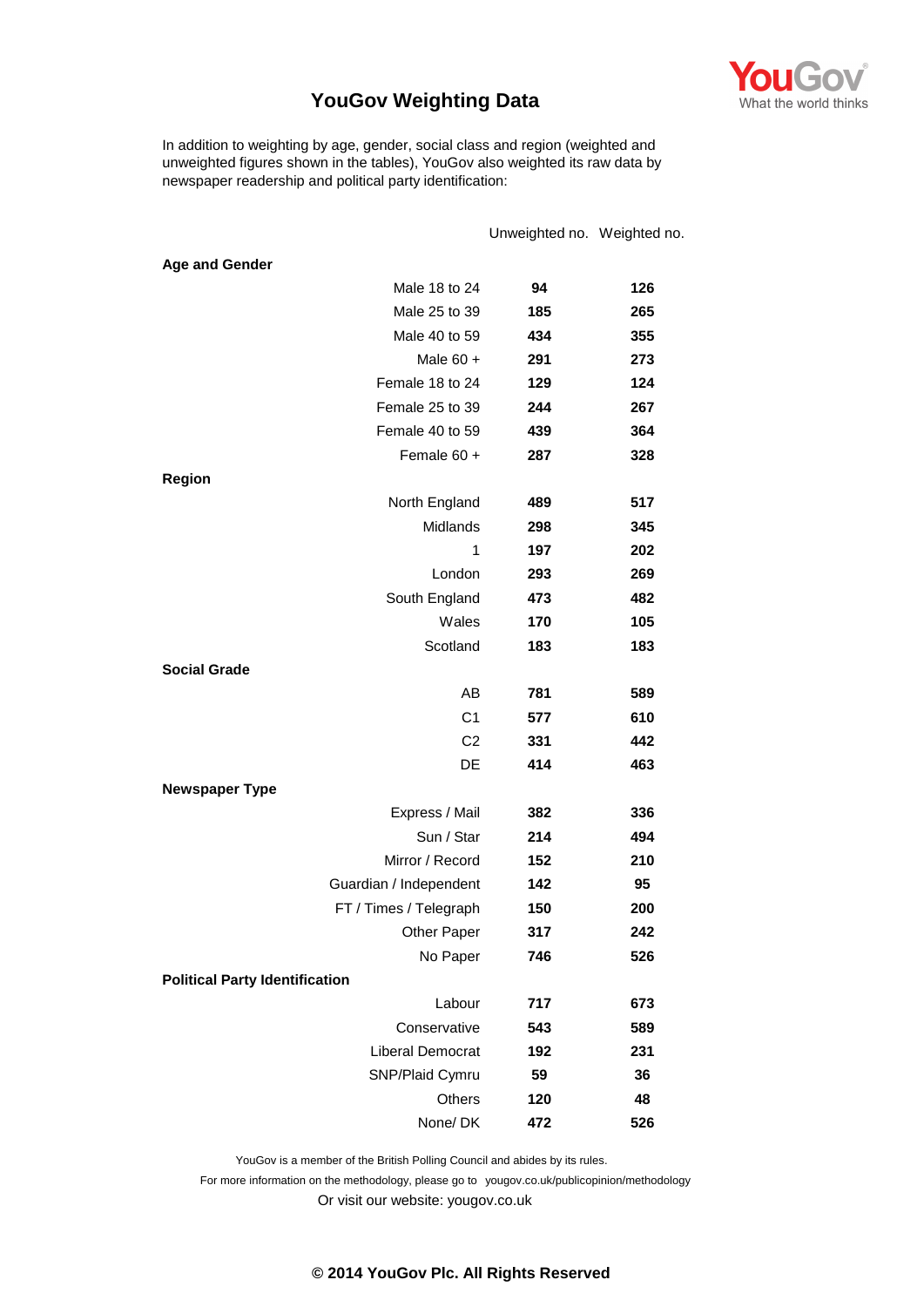|                                                                                                                                                                                 | <b>Voting intention</b> |               |               | <b>2010 Vote</b> |             |               | Gender |               | Age           |                       |     | <b>Social Grade</b> |     |       |                |                   |
|---------------------------------------------------------------------------------------------------------------------------------------------------------------------------------|-------------------------|---------------|---------------|------------------|-------------|---------------|--------|---------------|---------------|-----------------------|-----|---------------------|-----|-------|----------------|-------------------|
|                                                                                                                                                                                 | Total                   | Con           | Lab           | Lib<br>Dem       | <b>UKIP</b> | Con           | Lab    | Lib<br>Dem    |               | Male   Female   18-24 |     | 25-39 40-59         |     | $60+$ | ABC1           | C <sub>2</sub> DE |
| <b>Weighted Sample</b> 2103                                                                                                                                                     |                         | 579           | 610           | 152              | 172         | 638           | 515    | 417           | 1020          | 1083                  | 250 | 532                 | 719 | 601   | 1199           | 904               |
| Unweighted Sample                                                                                                                                                               | 2103                    | 526           | 642           | 139              | 194         | 590           | 547    | 430           | 1004          | 1099                  | 223 | 429                 | 873 | 578   | 1358           | 745               |
|                                                                                                                                                                                 | %                       | $\frac{0}{0}$ | $\frac{0}{0}$ | %                | %           | $\frac{0}{0}$ | %      | $\frac{0}{0}$ | $\frac{0}{2}$ | %                     | %   | %                   | %   | $\%$  | %              | %                 |
| Freezing the assets held in the West of all Russians<br>linked to the Russian government, until there is a<br>settlement of the issue of the Crimea'                            |                         |               |               |                  |             |               |        |               |               |                       |     |                     |     |       |                |                   |
| Support                                                                                                                                                                         | 42                      | 47            | 47            | 46               | 37          | 45            | 41     | 47            | 49            | 35                    | 46  | 33                  | 44  | 44    | 45             | 36                |
| Oppose                                                                                                                                                                          | 26                      | 25            | 26            | 25               | 38          | 26            | 27     | 25            | 29            | 23                    | 18  | 26                  | 26  | 29    | 26             | 26                |
| Don't know                                                                                                                                                                      | 33                      | 28            | 27            | 29               | 25          | 29            | 32     | 27            | 22            | 42                    | 35  | 42                  | 30  | 27    | 29             | 38                |
| Confiscating permanently the assets held in the West of<br>all Russians linked to the Russian government                                                                        |                         |               |               |                  |             |               |        |               |               |                       |     |                     |     |       |                |                   |
| Support                                                                                                                                                                         | 23                      | 25            | 27            | 22               | 30          | 26            | 23     | 24            | 29            | 18                    | 27  | 20                  | 24  | 23    | 26             | 19                |
| Oppose                                                                                                                                                                          | 41                      | 43            | 42            | 46               | 45          | 39            | 42     | 46            | 47            | 35                    | 31  | 39                  | 43  | 45    | 43             | 38                |
| Don't know                                                                                                                                                                      | 36                      | 32            | 30            | 33               | 25          | 35            | 34     | 30            | 24            | 47                    | 42  | 41                  | 33  | 32    | 30             | 42                |
| Expelling children of Russians linked to the Russian<br>government from Western schools and universities                                                                        |                         |               |               |                  |             |               |        |               |               |                       |     |                     |     |       |                |                   |
| Support                                                                                                                                                                         | 13                      | 14            | 15            | 11               | 17          | 15            | 12     | 13            | 17            | 8                     | 9   | 12                  | 16  | 11    | 13             | 12                |
| Oppose                                                                                                                                                                          | 60                      | 61            | 60            | 67               | 60          | 60            | 60     | 66            | 63            | 56                    | 55  | 57                  | 58  | 66    | 63             | 55                |
| Don't know                                                                                                                                                                      | 28                      | 25            | 25            | 23               | 24          | 26            | 28     | 22            | 19            | 36                    | 36  | 31                  | 26  | 23    | 23             | 33                |
| Taking the same actions against Russia's President<br>Putin, freezing his assets and limiting his foreign travel,<br>that we have taken against Zimbabwe's President<br>Mugabe' |                         |               |               |                  |             |               |        |               |               |                       |     |                     |     |       |                |                   |
| Support                                                                                                                                                                         | 44                      | 45            | 50            | 48               | 44          | 45            | 45     | 50            | 50            | 37                    | 48  | 38                  | 45  | 45    | 47             | 40                |
| Oppose                                                                                                                                                                          | 25                      | 27            | 25            | 24               | 32          | 26            | 28     | 22            | 29            | 21                    | 17  | 23                  | 26  | 28    | 26             | 23                |
| Don't know                                                                                                                                                                      | 31                      | 28            | 25            | 28               | 24          | 29            | 27     | 28            | 21            | 41                    | 35  | 39                  | 28  | 27    | 27             | 37                |
| Taking military action to defend the Ukraine if Russia<br>attempts to seize any more of the Ukraine                                                                             |                         |               |               |                  |             |               |        |               |               |                       |     |                     |     |       |                |                   |
| Support                                                                                                                                                                         | 16                      | 18            | 23            | 21               | 10          | 16            | 16     | 19            | 20            | 13                    | 29  | 22                  | 15  | 8     | 17             | 16                |
| Oppose                                                                                                                                                                          | 56                      | 63            | 56            | 56               | 68          | 63            | 59     | 56            | 61            | 52                    | 31  | 43                  | 61  | 72    | 59             | 53                |
| Don't know                                                                                                                                                                      | 27                      | 20            | 22            | 24               | 22          | 21            | 25     | 25            | 19            | 35                    | 39  | 35                  | 24  | 19    | 24             | 31                |
| Taking military action to force the Russians to leave the<br>Crimea if other measures fail to persuade them to leave                                                            |                         |               |               |                  |             |               |        |               |               |                       |     |                     |     |       |                |                   |
| Support                                                                                                                                                                         | 9                       | 6             | 14            | 12               | 5           | 6             | 8      | 8             | 9             | 8                     | 18  | 12                  | 7   | 4     | $\overline{7}$ | 10                |
| Oppose                                                                                                                                                                          | 65                      | 72            | 66            | 64               | 75          | 71            | 67     | 72            | 73            | 58                    | 43  | 50                  | 72  | 79    | 69             | 59                |
| Don't know                                                                                                                                                                      | 26                      | 22            | 20            | 25               | 20          | 23            | 25     | 21            | 18            | 34                    | 39  | 37                  | 22  | 17    | 23             | 31                |